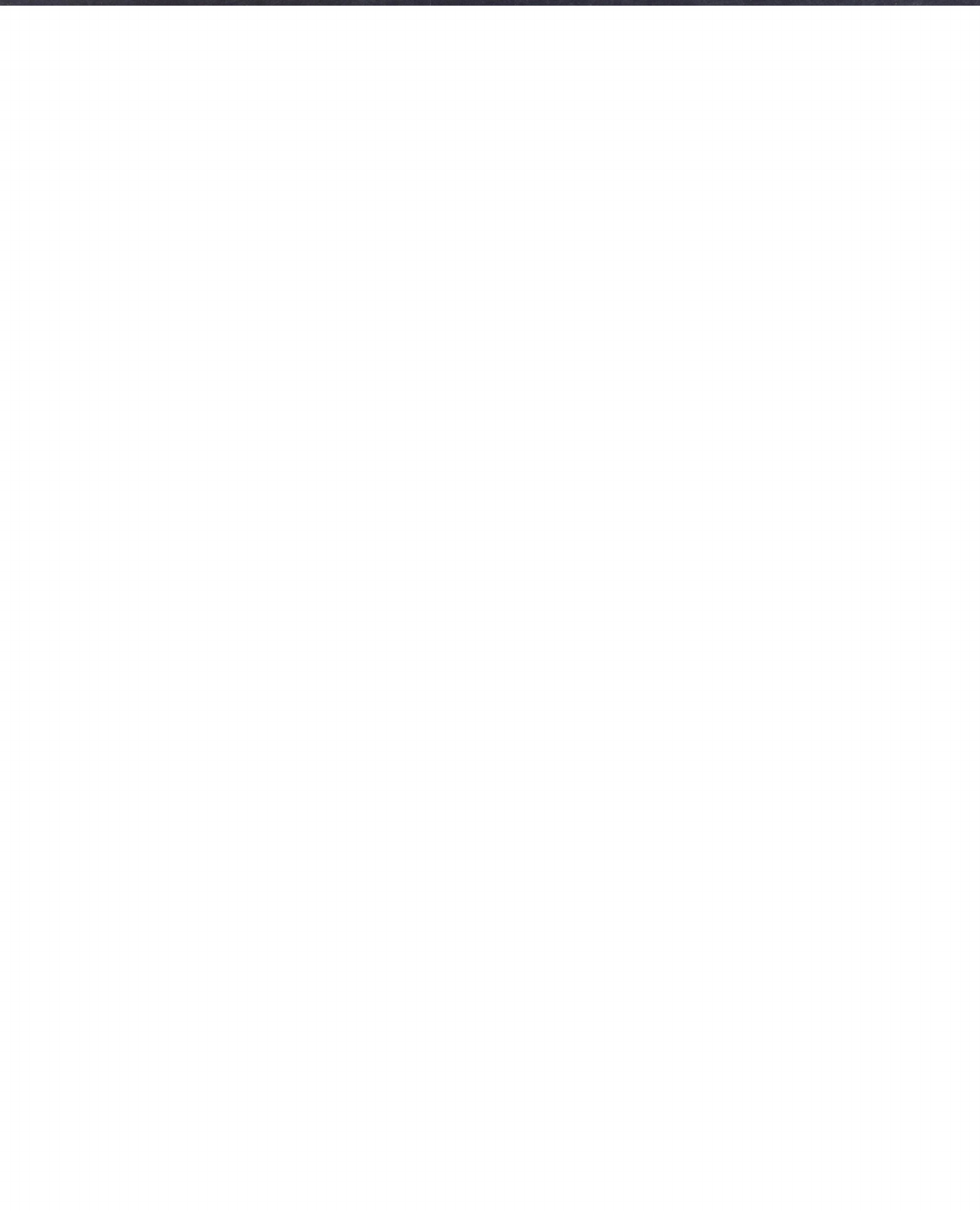# **Assembly Language: Step-by-Step**

**Jeff Duntemann**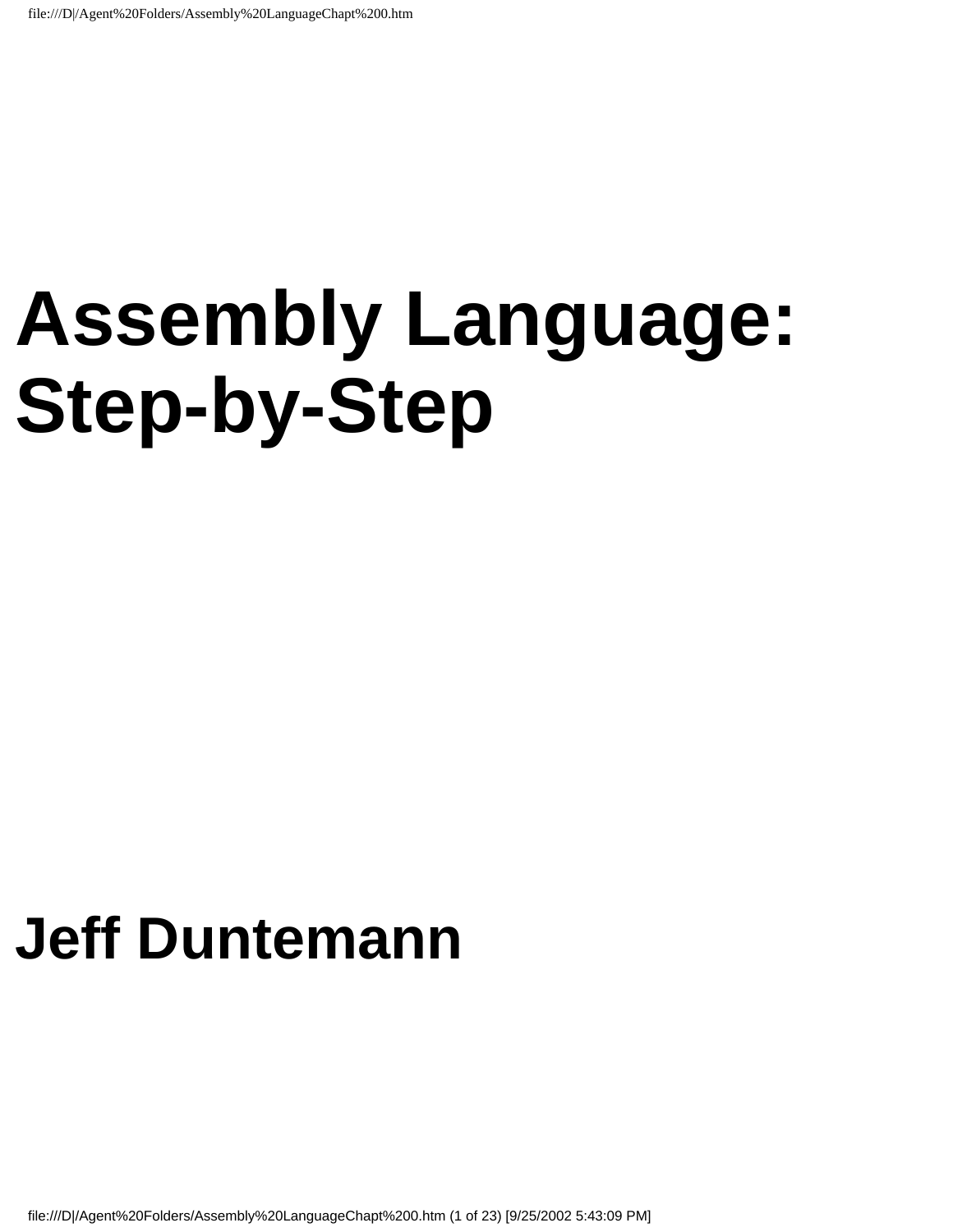

### **John Wiley & Sons, Inc.**

#### New York • Chichester • Brisbane • Toronto • Singapore

This publication is designed to provide accurate and authoritative information in regard to the subject matter covered. It is sold with the understanding that the publisher is not engaged in rendering legal, accounting, or other profes-sional service. If legal advice or other expert assistance is required, the services of a competent professional person should be sought. FROM A DECLARATION OF PRINCIPLES JOINTLY ADOPTED BY A COMMITTEE OF THE AMERICAN BAR ASSOCIATION AND A COMMITTEE OF PUBLISHERS.

Copyright © 1992 by John Wiley & Sons, Inc.

All rights reserved. Published simultaneously in Canada

Reproduction or translation of any part of this work beyond that permitted by section 107 or 108 of the 1976 United States Copyright Act without the written permission of the copyright owner is unlawful. Requests for permission or further information should be addressed to the Permissions Department, John Wiley & Sons, Inc.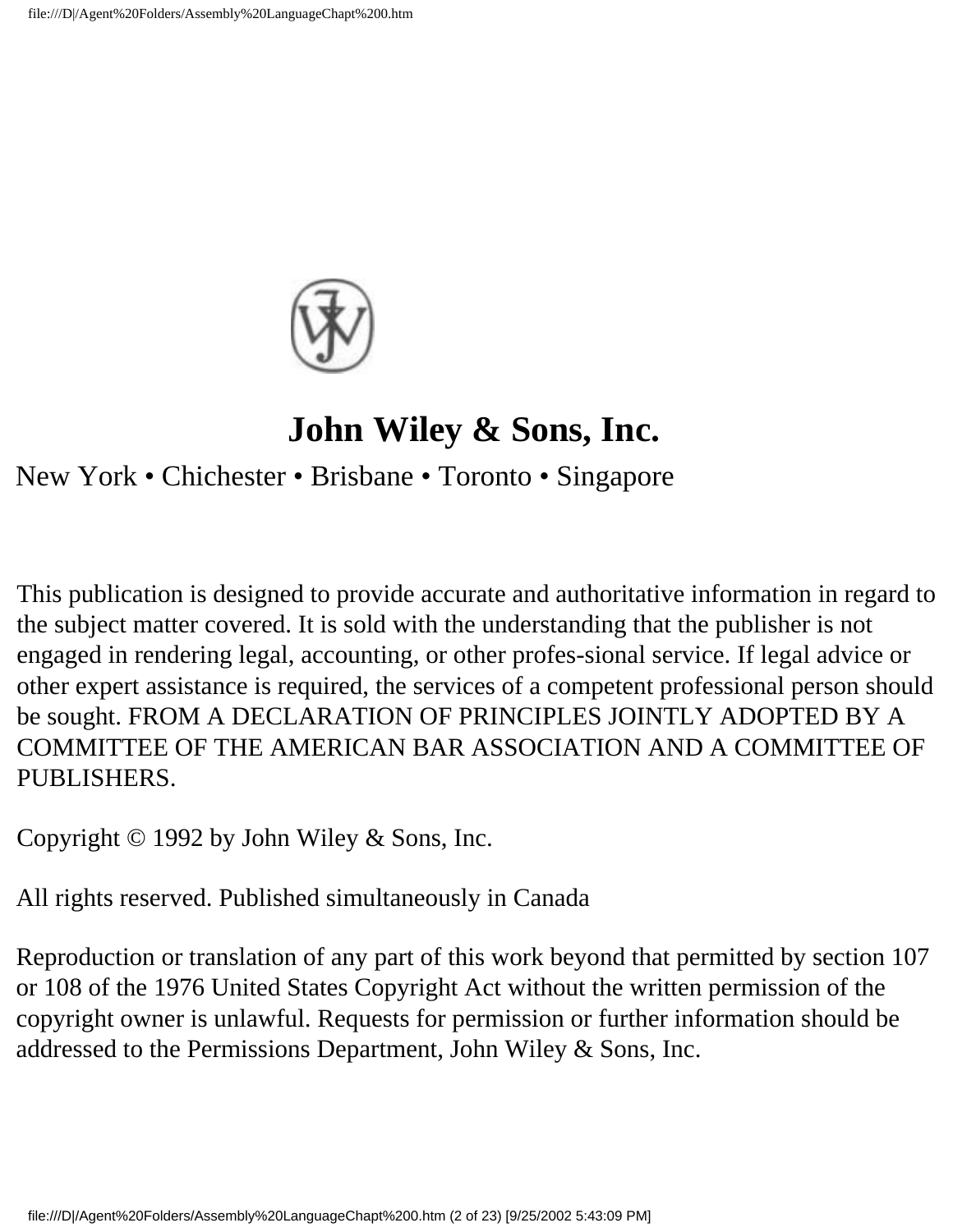#### *For Kathleen M. Duntemann, Godmother*

## *... who gave me books when all I could do was put teeth marks in It was a good investment.*

Recognizing the importance of preserving what has been written, it is a policy of John Wiley & Sons, Inc. to have books of enduring value published in the United States printed on acidfree paper, and we exert our best efforts to that end.

#### **Library of Congress Cataloging-in-Publication Data**

Duntemann, Jeff. 1952 - Assembly language : step-by-step / Jeff Duntemann. p. cm. Includes index. ISBN 0-471-57814-2 (paper : alk. paper) 1. Assembler language (Computer program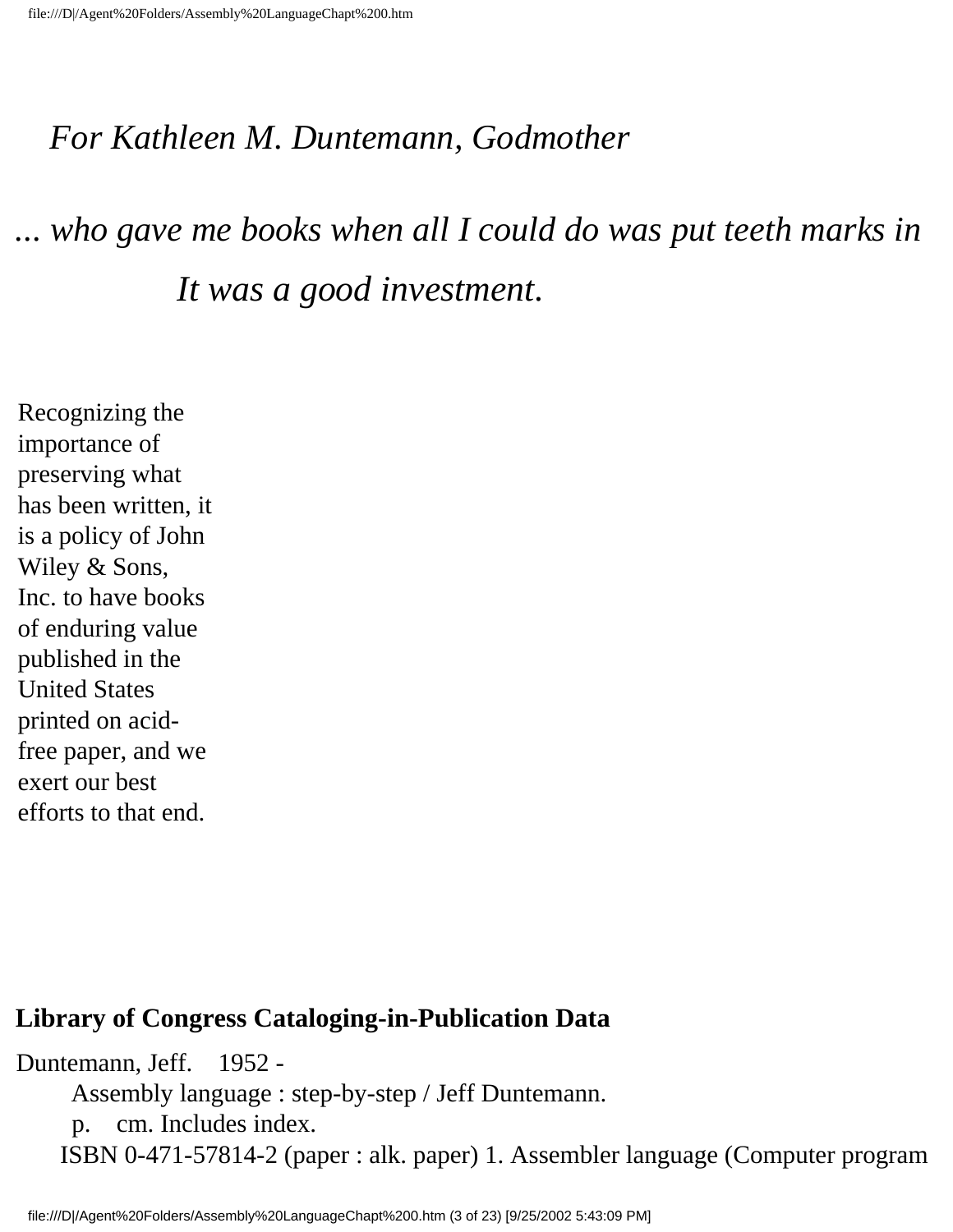language) QA76.73.A8D87 1992 005.265-dc20

I. Title.

92-16665 CIP

Printed in the United States of America

93 10 9876543

# **Introduction: Agony in the Key of AX**

What astonishes me about learning how to program is not that it's so hard, but that it's so *easy.* Am I nuts? Hardly. It's just that my curse is the curse of a perfect memory, and I remember *piano lessons.* My poor mother paid \$600 in 1962 for a beautiful cherrywood spinet, and every week for two years I trucked off to Wilkins School of Music for a five dollar lesson. It wasn't that I was a reluctant student; I love music and I genuinely wanted to master the damned thing. But after two years, the best I could do was play "Camelot" well enough to keep the dog from howling. I can honestly say that nothing I ever tried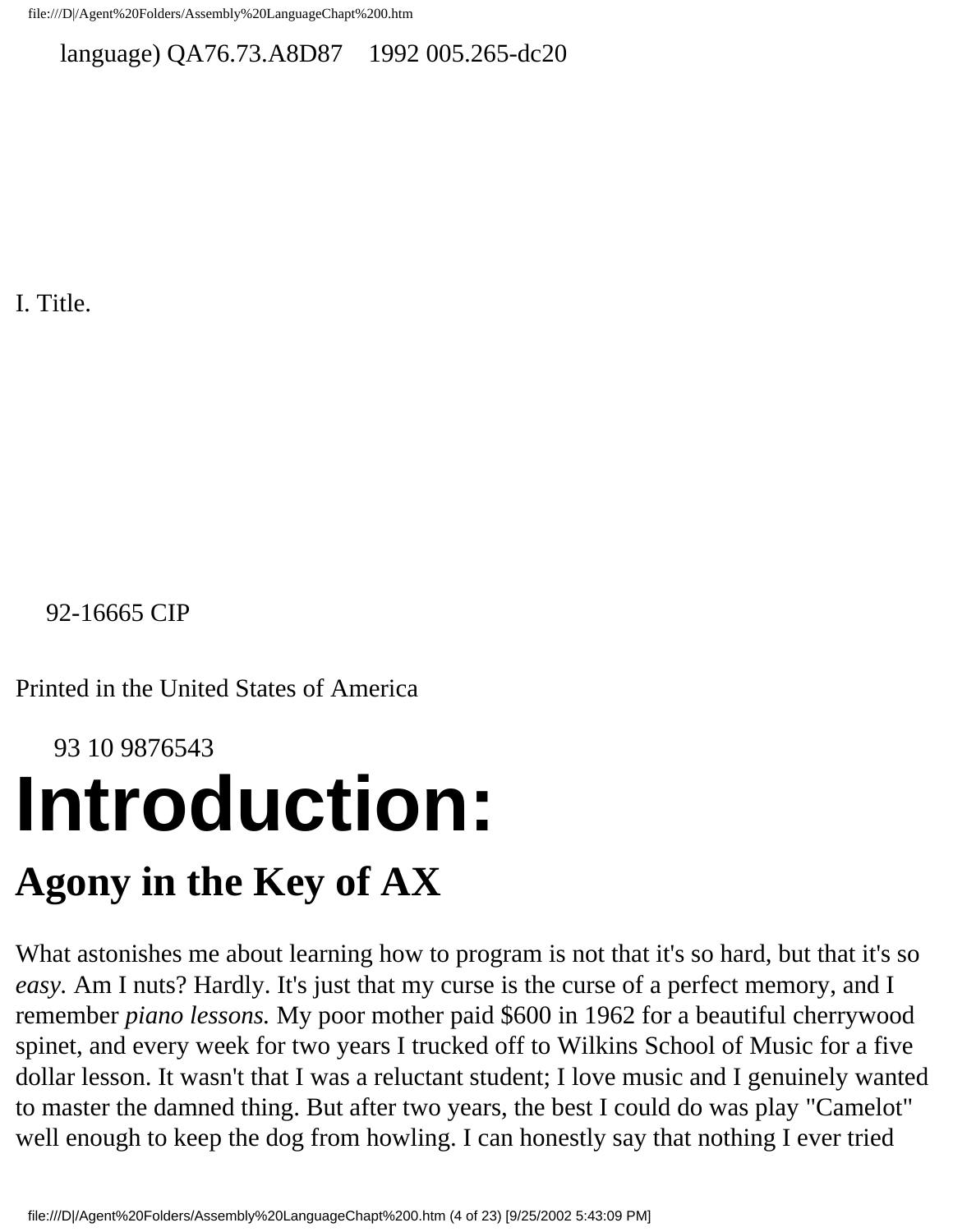and failed to achieve after that (including engineering school and sailboarding) was anything close to that difficult.

That's why I say: if you can play the piano, you can learn to program in assembly language. Even if you can't play the piano, I hold that you can learn to program in assembly language, if:

- You've ever done your own long-form taxes
- You've earned a degree in medicine, law, or engineering
- You've ever put together your kid's swing set

• You've ever cooked a five-course dinner for eight and gotten everything to the table, hot, at all the right times

Still, playing the piano is the acid test. There are a lot more similarities than there are differences. To wit:

In both cases, you sit down in front of a big expensive machine with a keyboard. You try to memorize a system of notation that seems to have originated on Mars. You press the keys according to incomprehensible instructions in stacks of books. Ultimately, you sit there and grit your teeth while making so many mistakes your self-confidence dribbles out of your pores and disappears into the carpet padding. In many cases, it gets so bad that you hurl the books against the wall and stomp off to play Yahtzee with your little brother.

The differences are fewer: mistakes committed while learning assembly language won't make the dog howl. And, more crucially, what takes *years* of agony in front of a piano can be done in a couple of months in front of your average PC.

Furthermore, I'll do my best to help.

That's what this book is for: to get you started as an assembly-language programmer from a dead stop. I'll assume that you know how to run your machine. That is, I won't go through all that nonsense about flipping the big red switch and inserting a disk in a drive and holding down the Ctrl key while pressing the C key. Van Wolverton can teach you all that stuff.

On the other hand, I won't assume that you know *anything* about programming, nor very much about what happens inside the box itself. That means the first few sections will be the kind of necessary groundwork that will start you nodding off if you've been through it already. There's no helping that. Skip to Section 3 or so if you get bored.

I also have to come clean here and admit that this book is not intended to be a complete tutorial on assembly language, or even close to it. What I want to do is get you familiar enough with the jargon and the assumptions of assembly language so that you can pick up your typical "introduction" to assembly language and not get lost by page 6. I specifically recommend Tom Swan's excellent book, *Mastering Turbo Assembler,* which will take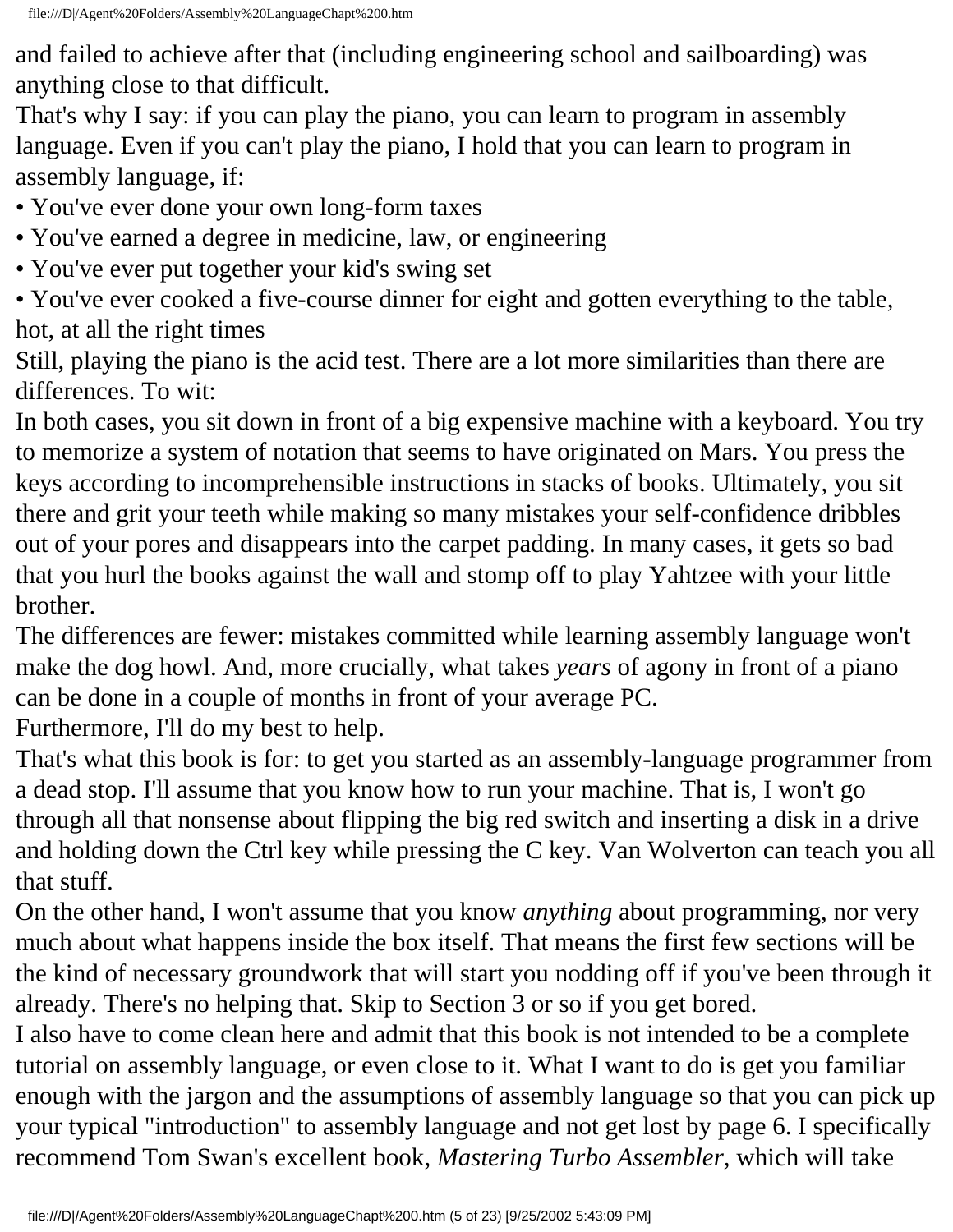you the rest of the way if you use Borland's assembler. A comparable book devoted to Microsoft's MASM has not yet been written, but even if you use MASM, Tom's book will still be valuable and you'll learn a lot from it. *Mastering Turbo Assembler* can occasionally be found in bookstores, or you can order it by mail through *PC TECHNIQUES* Bookstream.

Assembly language is almost certainly the most difficult kind of computer programming, but keep in mind that we're speaking in relative terms here. Five pushups are harder to do than five jumping jacks—but compared to running the Marathon, both amount to almost nothing. Assembly language is more difficult to learn than Pascal, but compared to raising your average American child from birth to five years, it's a cakewalk. So don't let the mystique get you. Assembly-language programmers feel pretty smug about what they've learned to do, but in our workaday lives we are forced to learn and do things that put even assembly language to shame. If you're willing to set aside a couple months' worth of loose moments, you can pick it up too. Give it a shot. Your neighbors will thank you.

And so will the dog.

—-Jeff Duntemann Scottsdale, AZ March 1992

# **A Note to People Who Have Never Programmed Before**

More than anyone else, this book was written for you. Starting with assembly language would not be most people's first choice in a computer language, but it's been done; it *can*  be done, and it can be done with less agony than you might think. Still, it's a novel aim for a computer book, and I'd like you to do a little quality control for me and tell me how I'm doing.

While you're going through this book, ask yourself once in a while: is it working? And if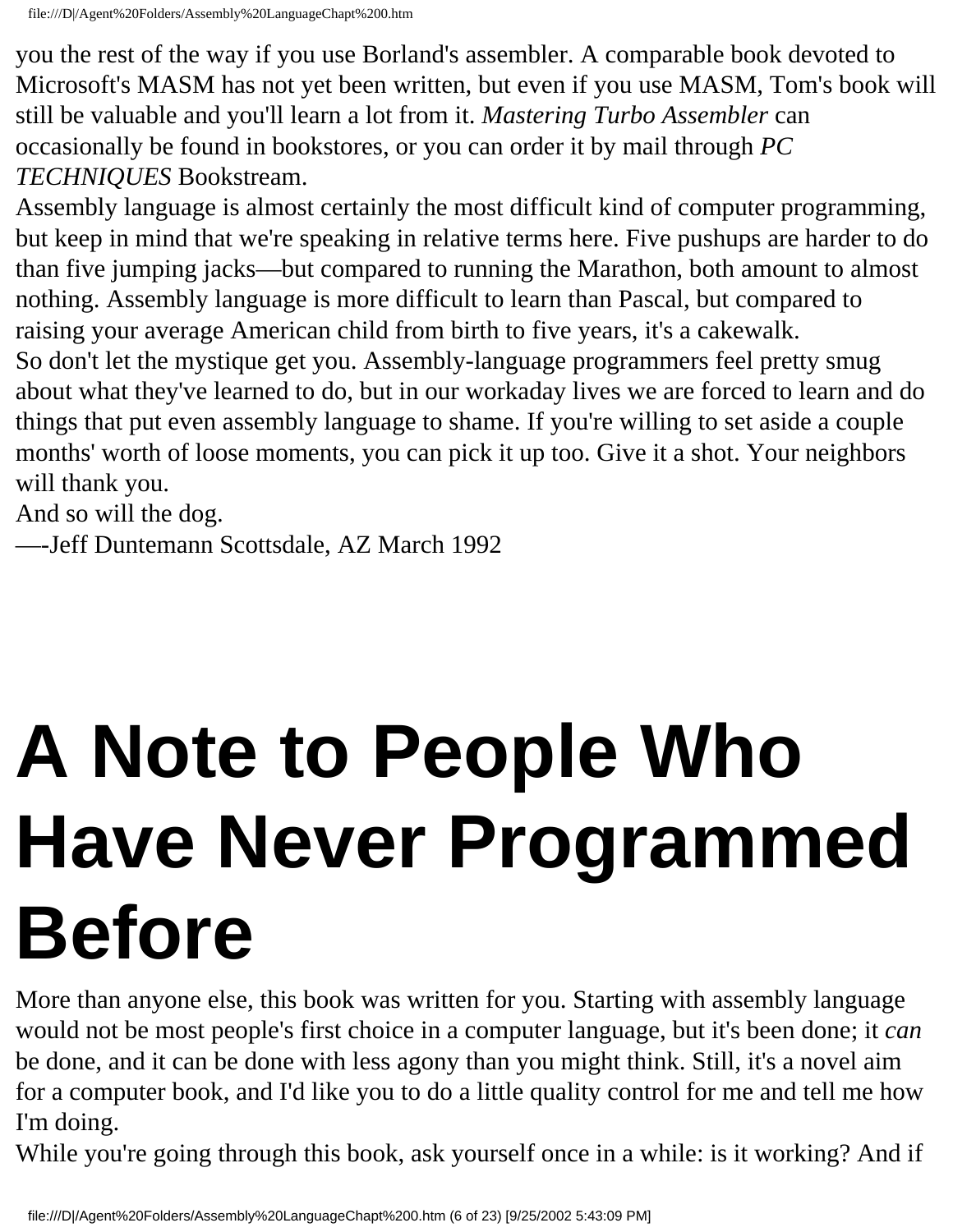not, why not?

If I lose you somewhere in the discussion, jot a note in the margin. Tell me where I lost you. If possible, tell me why. (And saying, "I just don't get it" is perfectly acceptable, as long as you tell me where in the book you were when you started *not* to get it.) As with all my books, I hope to keep this one in print well into the 21st century, revising it as need be to hone my technique and follow the technology. Telling me how the book works or doesn't work will, in time, help me make a better book. Write to me at:

**Jeff Duntemann** *PC TECHNIQUES* **Magazine 7721 E. Gray Road #204 Scottsdale, A2 85260**

I can't reply individually to all letters, (not if I ever intend to get another book written!) but you'll have my eternal gratitude nonetheless.

# **How to Get the Most from this Book**

By design, this is a serial-access book. I wrote it to be read like one of those bad/wonderful novels, starting at page one and moving right along to the end. Virtually all of the chapters depend on the chapters that came before them, and if you read a chapter here and a chapter there, there's some danger that the whole thing won't gel. If you're already familiar with programming, you could conceivably skip Chapters 0,1, and 2. But why not assume there's a hole or two in parts of your experience and a little rust on the rest? Skill is not simply knowledge, but the resonance that comes of seeing how different facets of knowledge reinforce one another.

Do it all. Get the big picture. (Keep in mind that I've hidden some funny stories in there as bait!)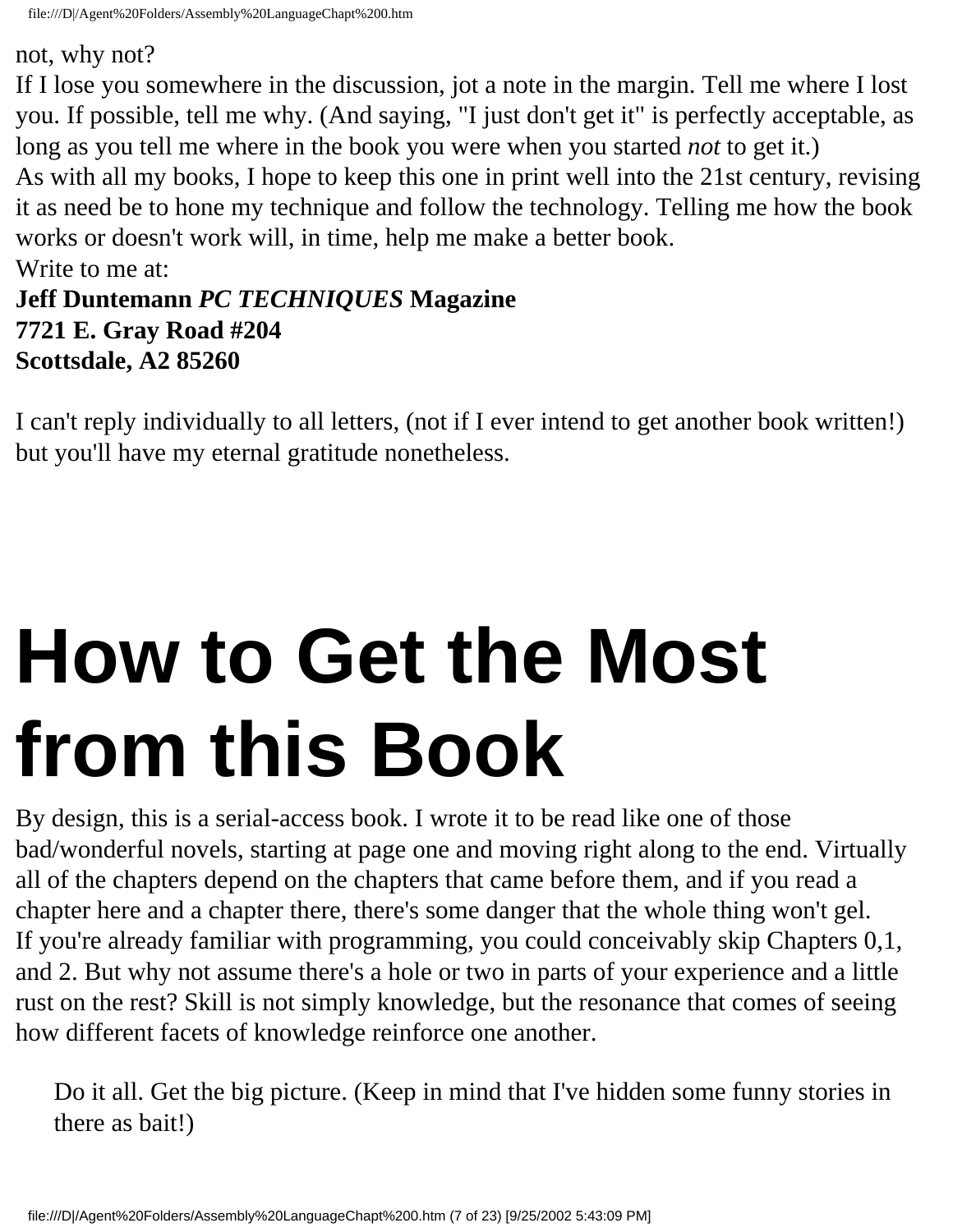# **Contents**

| <b>Chapter 0 Another Pleasant Valley Saturday</b><br><b>Understanding What Computers Really Do</b> |                |
|----------------------------------------------------------------------------------------------------|----------------|
| 0.1 It's All in the Plan                                                                           | $\overline{2}$ |
| 0.2 Had This Been the Real Thing                                                                   | 5              |
| 0.3 Do Not Pass GO                                                                                 | 5              |
| <b>Chapter 1 Alien Bases</b>                                                                       | 13             |
| Getting Your Arms around Binary and Hexadecimal                                                    |                |
| 1. 1 The Return of the New Math Monster                                                            | 14             |
| 1.2 Counting in Martian                                                                            | 14             |
| 1.3 Octal: How the Grinch Stole 8 and 9                                                            | 19             |
| 1.4 Hexadecimal: Solving the Digit Shortage                                                        | 22             |
| 1.5 From Hex to Decimal and From Decimal to Hex                                                    | 25             |
| 1.6 Arithmetic in Hex                                                                              | 29             |
| 1.7 Binary                                                                                         | 34             |
| 1.8 Hexadecimal as Shorthand for Binary                                                            | 38             |
| <b>Chapter 2 Lifting The Hood</b>                                                                  | 41             |
| <b>Discovering What Computers Actually Are</b>                                                     |                |
| 2.1 RAXie, We Hardly Knew Ye                                                                       | 42             |
| 2.2 Switches, Transistors, and Memory                                                              | 43             |
| 2.3 The Shop Foreman and the Assembly Line                                                         | 53             |
| 2.4 The Box that Follows a Plan                                                                    | 58             |
| <b>Chapter 3 The Right To Assemble</b>                                                             | 63             |
| The Process of Making Assembly-Language Programs                                                   |                |
| 3.1 Nude with Bruises and Other Perplexities                                                       | 64             |
| 3.2 DOS and DOS Files                                                                              | 65             |
| 3.3 Compilers and Assemblers                                                                       | 71             |
| 3.4 The Assembly-Language Development Process                                                      | 79             |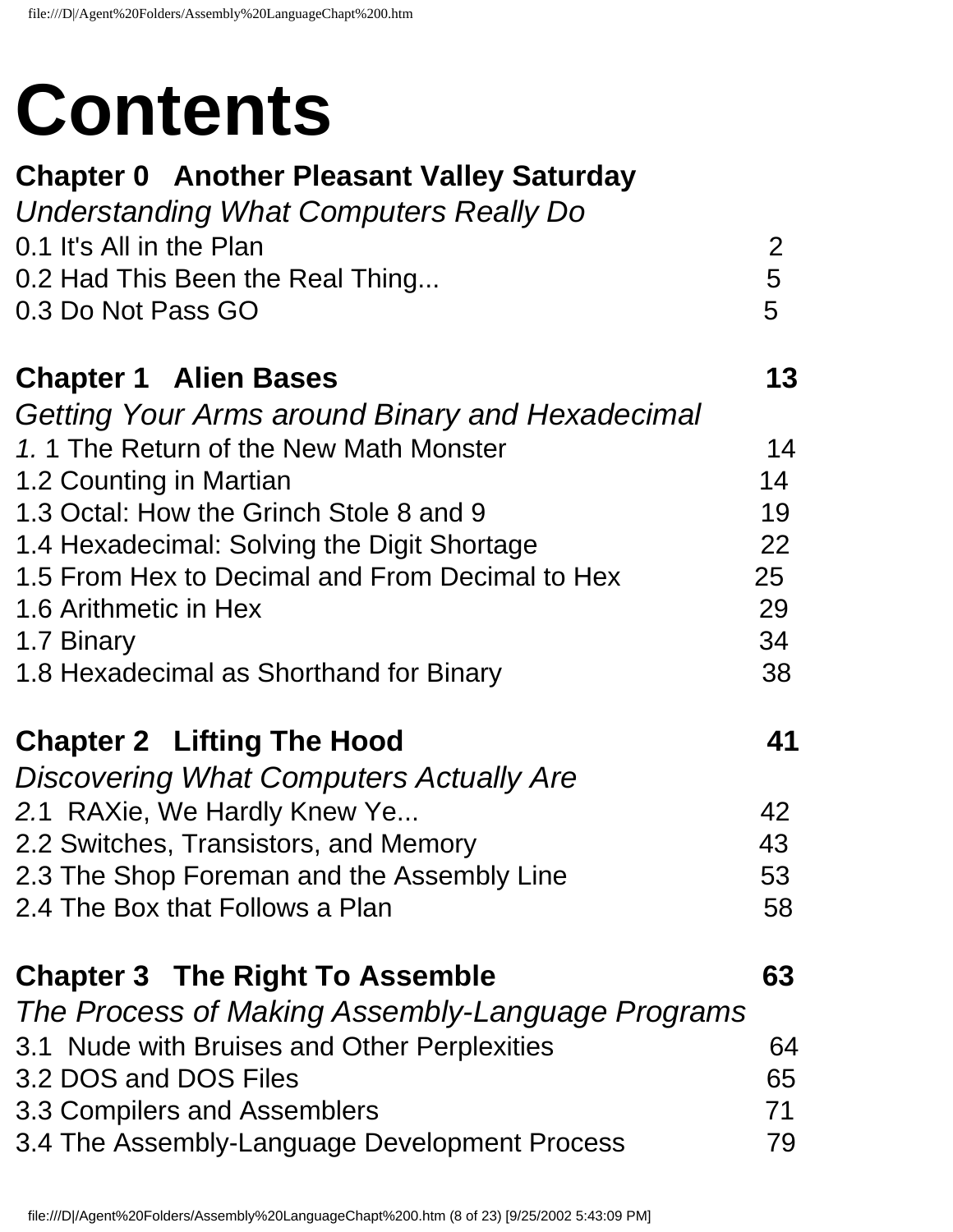| <b>Chapter 4 Learning and Using Jed</b><br>A Programming Environment for Assembly Language | 99         |
|--------------------------------------------------------------------------------------------|------------|
| 4.1 A Place to Stand with Access to Tools                                                  | 100        |
| 4.2 JED's Place to Stand                                                                   | 101        |
| 4.3 Using JED's Tools                                                                      | 104        |
| 4.4 JED's Editor in Detail                                                                 | 116        |
| <b>Chapters</b> An Uneasy Alliance                                                         | 131        |
| The 8086/8088 CPU and Its Segmented Memory System                                          |            |
| 5.1 Through a Glass, with Blinders                                                         | 132        |
| 5.2 "They're Diggin' It up in Choonks!"                                                    | 135        |
| 5.3 Registers and Memory Addresses                                                         | 141        |
| <b>Chapter 6 Following Your Instructions</b>                                               | 153        |
| <b>Meeting Machine Instructions Up Close and Personal</b>                                  |            |
| 6.1 Assembling and Executing Machine Instructions                                          |            |
| with DEBUG                                                                                 | 154        |
| 6.2 Machine Instructions and Their Operands                                                | 157        |
| 6.3 Assembly-Language References                                                           | 167        |
| 6.4 An Assembly-Language Reference for Beginners                                           | 168        |
| 6.5 Rally 'Round the Flags, Boys!                                                          | 173        |
| 6.6 Using Type Overrides                                                                   | 178        |
| <b>Chapter7</b> Our Object All Sublime                                                     | 181        |
| <b>Creating Programs That Work</b>                                                         |            |
| 7.1 The Bones of an Assembly-Language Program                                              | 182<br>193 |
| 7.2 First In, First Out via the Stack                                                      | 200        |
| 7.3 Using DOS Services through INT                                                         | 209        |
| 7.4 Summary: EAT.ASM on the Dissection Table                                               |            |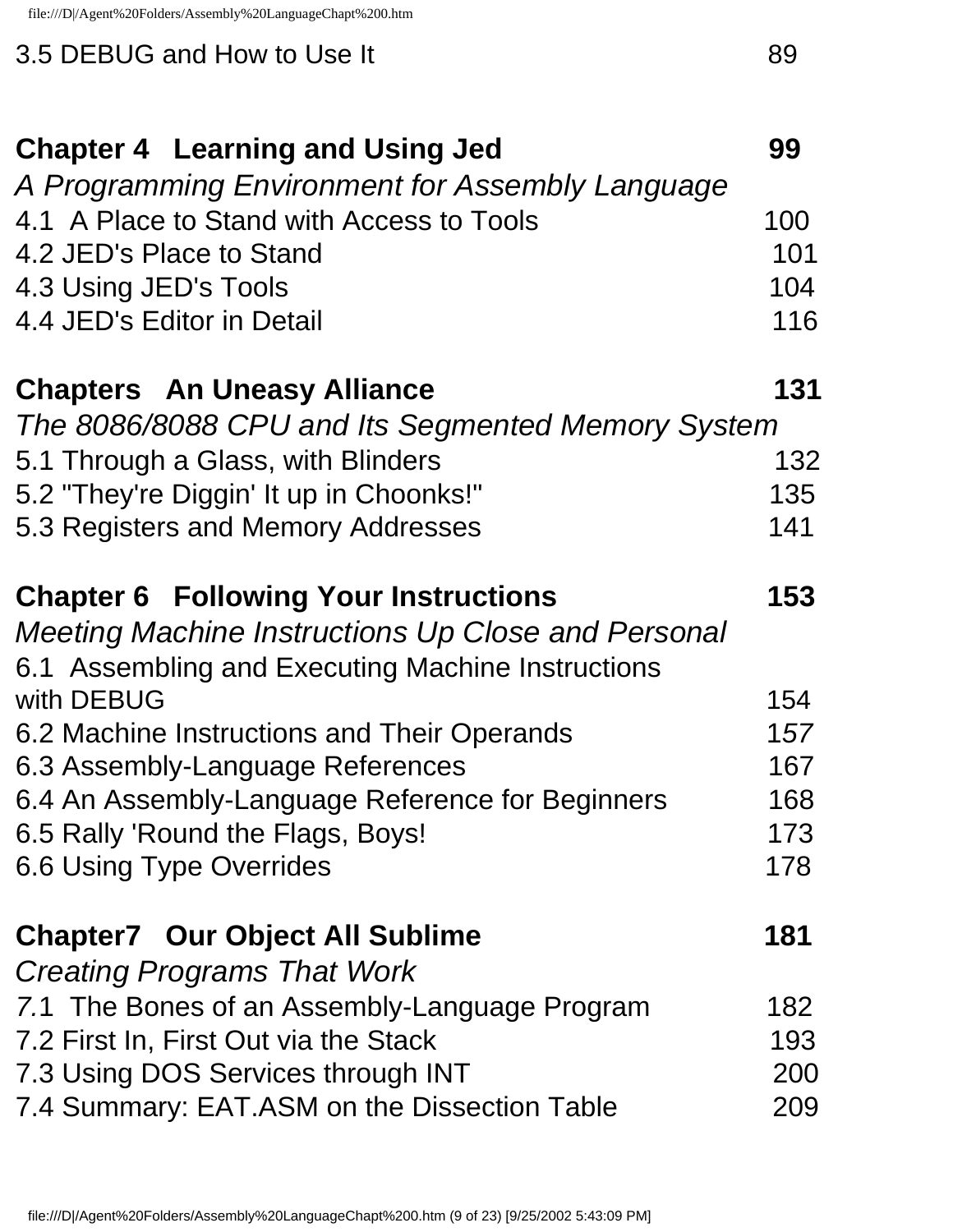| <b>Chapter8 Dividing and Conquering</b><br><b>Using Procedures and Macros to Battle Complexity</b> | 215        |
|----------------------------------------------------------------------------------------------------|------------|
| 8.1 Programming in Martian                                                                         | 216        |
| 8.2 Boxes Within Boxes                                                                             | 216        |
| 8.3 Using BIOS Services                                                                            | 224        |
| 8.4 Building External Libraries of Procedures                                                      | 235        |
| 8.5 Creating and Using Macros                                                                      | 248        |
| <b>Chapter 9 Bits, Flags, Branches, and Tables</b>                                                 | 261        |
| <b>Easing into Mainstream Assembly Programming</b>                                                 |            |
| 9.1 Bits is Bits (and Bytes is Bits)                                                               | 262        |
| 9.2 Shifting Bits                                                                                  | 269        |
| 9.3 Flags, Tests, and Branches                                                                     | 276        |
| 9.4 Assembler Odds'n'Ends                                                                          | 290        |
| <b>Chapter 10 Stringing Them Up</b><br><b>Those Amazing String Instructions</b>                    | 311        |
| 10.1 The Notion of an Assembly-Language String                                                     | 312        |
| 10.2 REP STOSW: The Software Machine Gun                                                           | 314        |
| 10.3 The Semiautomatic Weapon: STOSW without REP                                                   | 318        |
| 10.4 Storing Data to Discontinuous Strings                                                         | 327        |
| <b>Chapter 11 O Brave New World!</b>                                                               | 339        |
| The Complications of Assembly-Language Programming in the '90s                                     |            |
| 11.1 A Short History of the CPU Wars                                                               | 341        |
| 11.2 Opening Up the Far Horizon                                                                    | 342        |
| 11.3 Using the "New" Instructions in the 80286                                                     | 346<br>352 |
| 11.4 Moving to 32 Bits with the 386 and 486<br>11.5 Additional 386/486 Instructions                | 357        |
| 11.6 Detecting Which CPU Your Code Is Running On                                                   | 360        |
|                                                                                                    |            |

### **Chapter 12 Conclusion 369**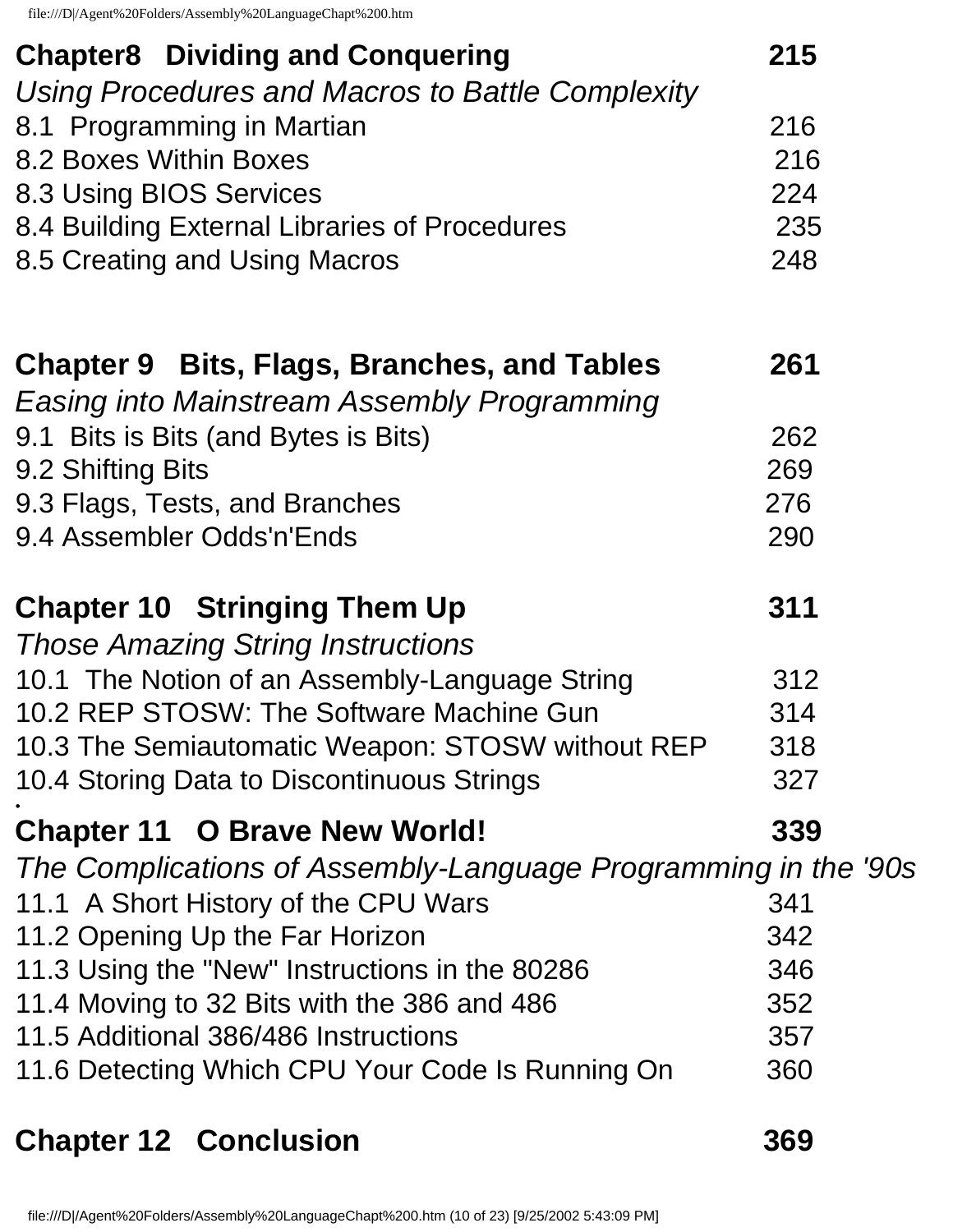|              | Not the End, but Only the Beginning                        |     |
|--------------|------------------------------------------------------------|-----|
|              | Appendix A Partial 8086/8088 Instruction Set Reference 373 |     |
|              | Appendix B The Extended ASCII Code and Symbol Set 421      |     |
|              | <b>Appendix C</b> Segment Register Assumptions             | 425 |
| <b>Index</b> |                                                            | 427 |



# Another Pleasant Valley **Saturday**

# **Understanding What Computers Really Do**

**0.1 It's All in the Plan** *>• 1* **0.2 Had This Been the Real Thing...** *>•* **5 0.3 Do Not Pass GO** *>• 5*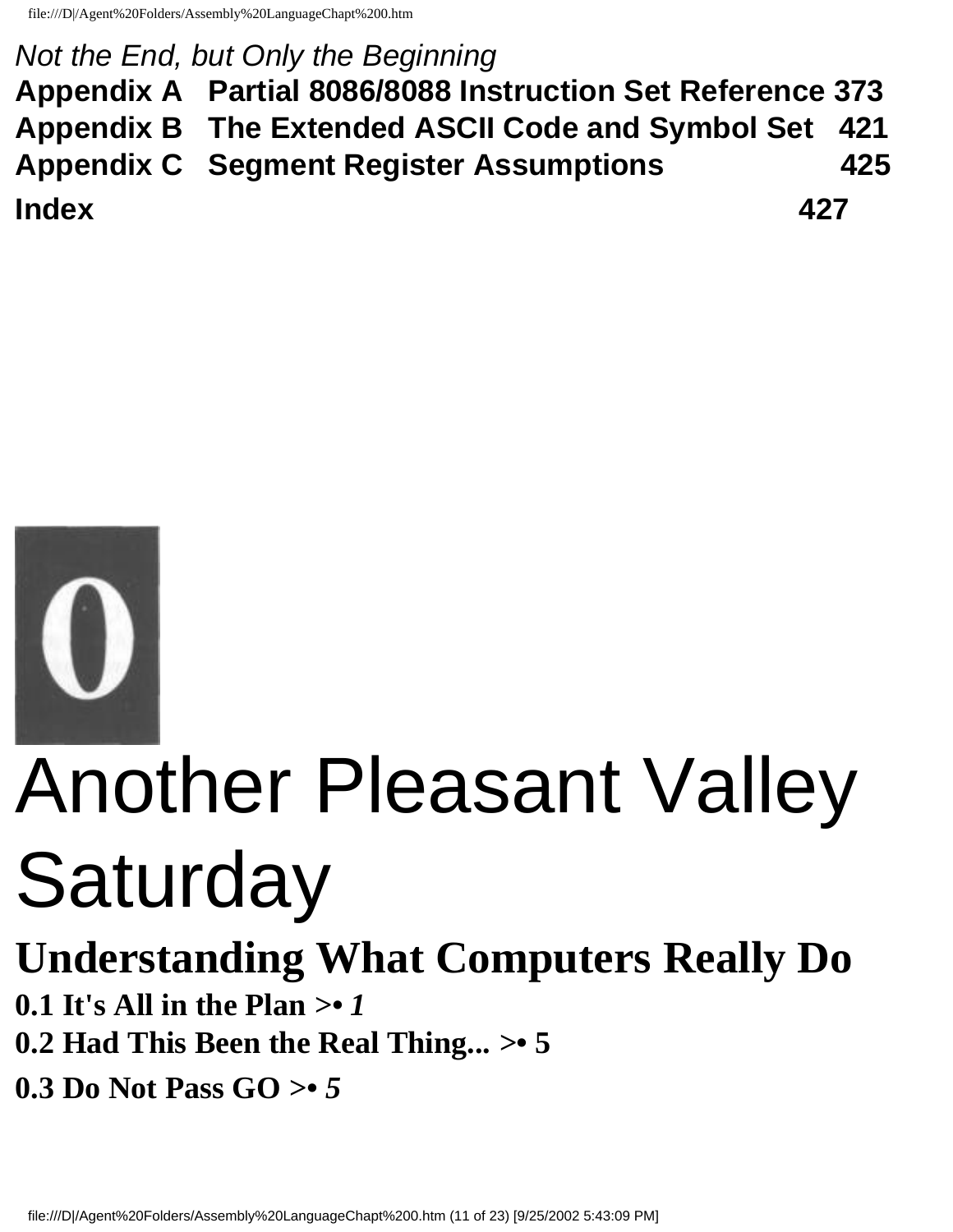### **0.1 It's All in the Plan**

Quick, get the kids up, it's past 7. Nicky's got Little League at 9 and Dione's got ballet at 10. Mike, give Max his heartworm pill! (We're out of them, ma, remember?) Your father picked a great weekend to go fishing.. .here, let me give you ten bucks and go get more pills at the vet's...my God, that's right, Hank needed gas money and left me broke. There's a teller machine over by K-Mart, and I if I go there I can take that stupid toilet seat back and get the right one.

*I guess I'd better make a list.*

It's another Pleasant Valley Saturday, and thirty-odd million suburban home-makers sit down with a pencil and pad at the kitchen table to try and make sense of a morning that would kill and pickle any lesser being. In her mind, she thinks of the dependencies and traces the route:

Drop Nicky at Rand Park, go back to Dempster and it's about ten minutes to Golf Mill Mall. Do I have gas? I'd better check first—if not, stop at Del's Shell or I won't make it to Milwaukee Avenue. Bleed the teller machine at Golf Mill, then cross the parking lot to K-Mart to return the toilet seat that Hank bought last weekend without checking what shape it was. Gotta remember to throw the toilet seat in back of the van—write that at the top of the list.

By then it'll be half past, maybe later. Ballet is all the way down Greenwood in Park Ridge. No left turn from Milwaukee—but there's the sneak path around behind the Mall. I have to remember not to turn right onto Milwaukee like I always do—jot that down. While I'm in Park Ridge I can check and see if Hank's new glasses are in—should call but they won't even be open until 9:30. Oh, and groceries—can do that while Dione dances. On the way back I can cut over to Oakton and get the dog's pills. In about ninety seconds flat the list is complete:

• Throw toilet seat in van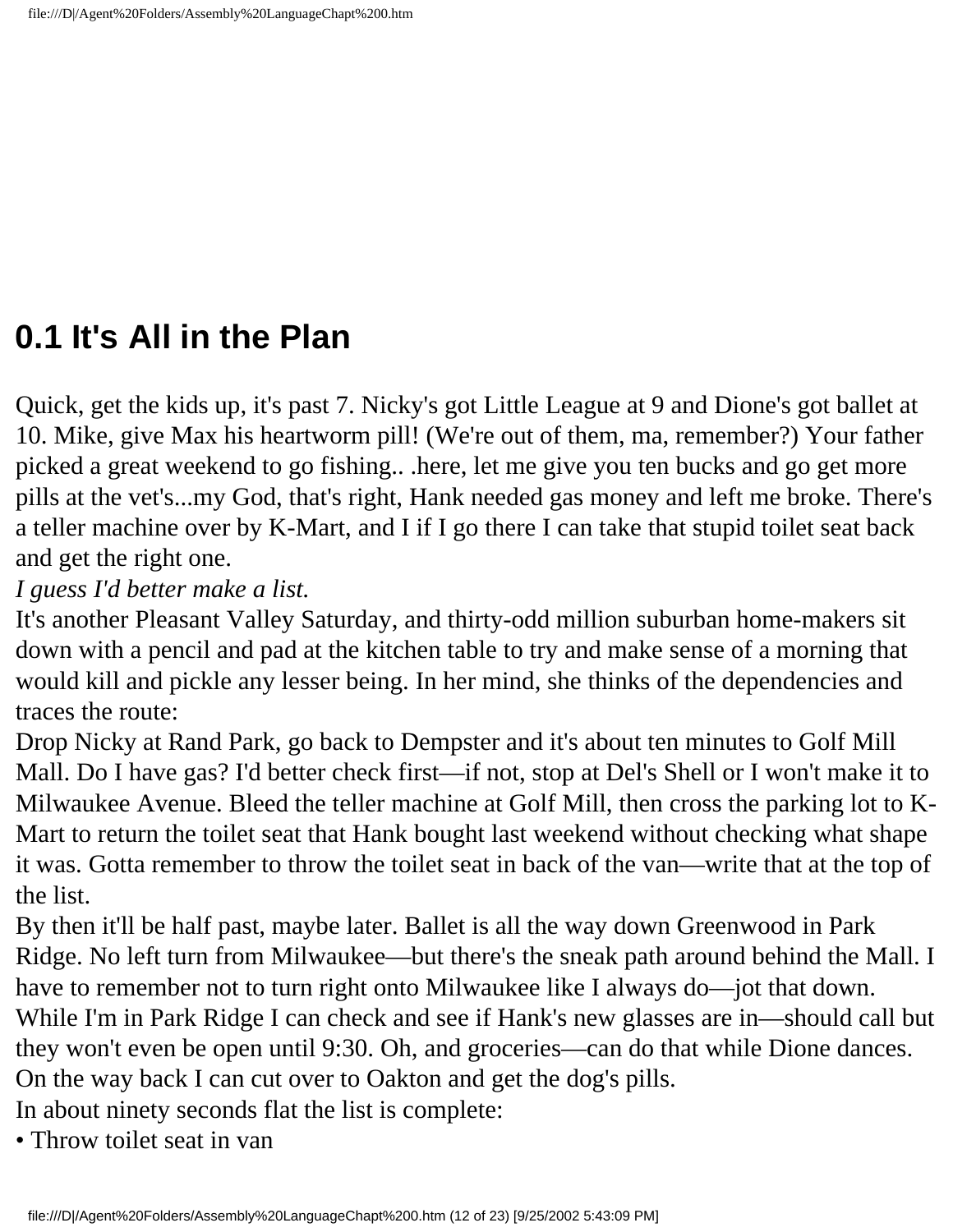- Check gas—if empty, stop at Del's Shell
- Drop Nicky at Rand Park
- Stop at Golf Mill teller machine
- Return toilet seat at K-Mart
- Drop Dione at ballet (remember back path to Greenwood)
- See if Hank's glasses are at Pearle Vision—if they are, make double sure they remembered the extra scratch coating
- Get groceries at Jewel
- Pick up Dione
- Stop at vet's for heartworm pills
- Drop off groceries at home
- If it's time, pick up Nicky. If not, collapse for a few minutes, then pick up Nicky.
- Collapse!

In what we often call a "laundry list" (whether it involves laundry or not) is the perfect metaphor for a computer program. Without realizing it, our intrepid homemaker has written herself a computer program, and then set out (acting as the computer) to execute it completely before noon.

Computer programming is nothing more than this: You the programmer write a list of steps and tests. The computer then performs each step and test in sequence. When the list of steps has been executed, the computer stops.

A computer program is a list of steps and tests, nothing more.

## **Steps and Tests**

Think for a moment about what I call a "test" in the laundry list shown above. A test is the sort of either/or decision we make dozens or hundreds of times on even the most placid of days, sometimes nearly without thinking about it.

Our homemaker performed a test when she jumped into the van to get started on her adventure. She looked at the gas gauge. The gas gauge would tell her one of two things: 1) She has enough gas, or 2) no, she doesn't. If she has enough gas, she takes a right and heads for Rand Park. If she doesn't have enough gas, she takes a left down to the corner and fills the tank at Del's Shell. (Del takes credit cards.) Then, with a full tank, she continues the program by taking a U-turn and heading for Rand Park.

In the abstract, a test consists of those two parts:

• First you take a look at something that can go one of two ways.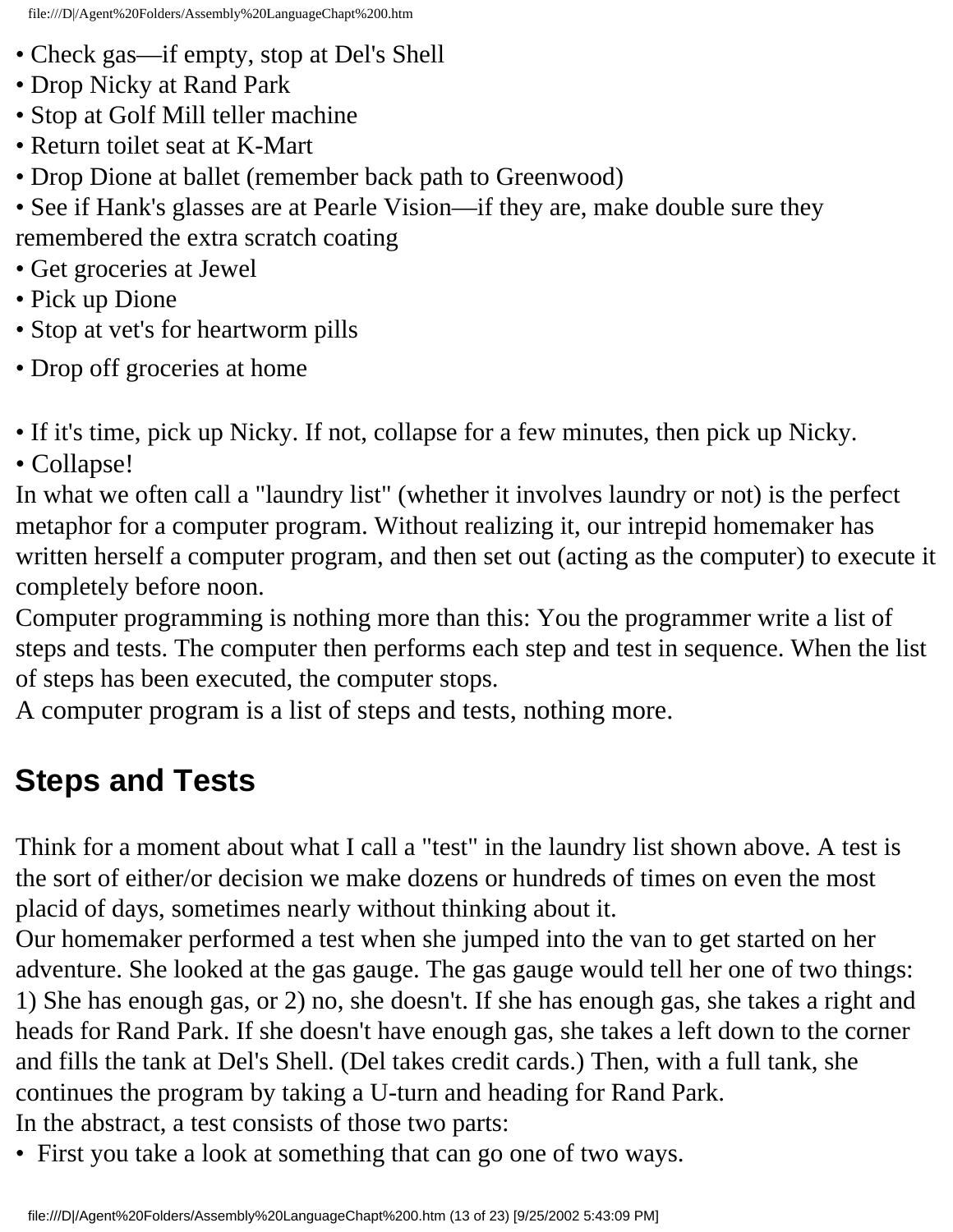• Then you do one of two things, depending on what you saw when you took a look. Toward the end of the program, our homemaker got home, took the groceries out of the van, and took a look at the clock. If it wasn't time to get Nicky back from Little League, she has a moment to collapse on the couch in a nearly empty house. If it *is* time to get Nicky, there's no rest for the ragged: She sprints for the van and heads back to Rand Park. (Any guesses as to whether she really gets to collapse when the program is complete?)

#### **More than Two Ways?**

You might object that many or most tests involve more than two alternatives. Except for totally impulsive behavior, every human decision comes down to the choice of one of two alternatives.

What you have to do is look a little more closely at what goes through your mind when you make decisions. The next time you buzz down to Moo Foo Goo for fast Chinese, observe yourself while you're poring over the menu. The choice might seem, at first, to be of one item out of 26 Cantonese main courses. Not so—the choice, in fact, is between choosing one item and *not* choosing that one item. Your eyes rest on Cashew Chicken. Naw, too bland. *That was a test.* You slide down to the next item. Chicken with Black Mushroom. Hmmm, no, had that last week. *That was another test.* Next item: Kung Pao Chicken. Yeah, that's it! *That was a third test.*

The choice was not among Cashew Chicken, Chicken with Black Mush-rooms, or Kung Pao Chicken. Each dish had its moment, poised before the critical eye of your mind, and you turned thumbs up or thumbs down on it, individually. Eventually, one dish won, but it won in that same game of "To eat or Not to eat."

Many of life's most complicated decisions come about because 99% of us are not nudists. You've been there-. You're standing in the clothes closet in your underwear, flipping through your rack of pants. The tests come thick and fast. This one? No. This one? No. This one? No. This one? Yeah. You pick a pair of blue pants, say. (It's a Monday, after all, and blue would seem an appropriate color.) Then you stumble over to your sock drawer and take a look. Whoops, no blue socks. *That was a test.* So you stumble back to the clothes closet, hang your blue pants back on the pants rack, and start over. This one? No. This one? No. This one? Yeah. This time it's brown pants, and you toss them over your arm and head back to the sock drawer to take another look. Nertz, out of brown socks, too. So it's back to the clothes closet....

What you might consider a single decision, or perhaps two decisions inextricably tangled (like picking pants and socks of the same color, given stock on hand) is actually a series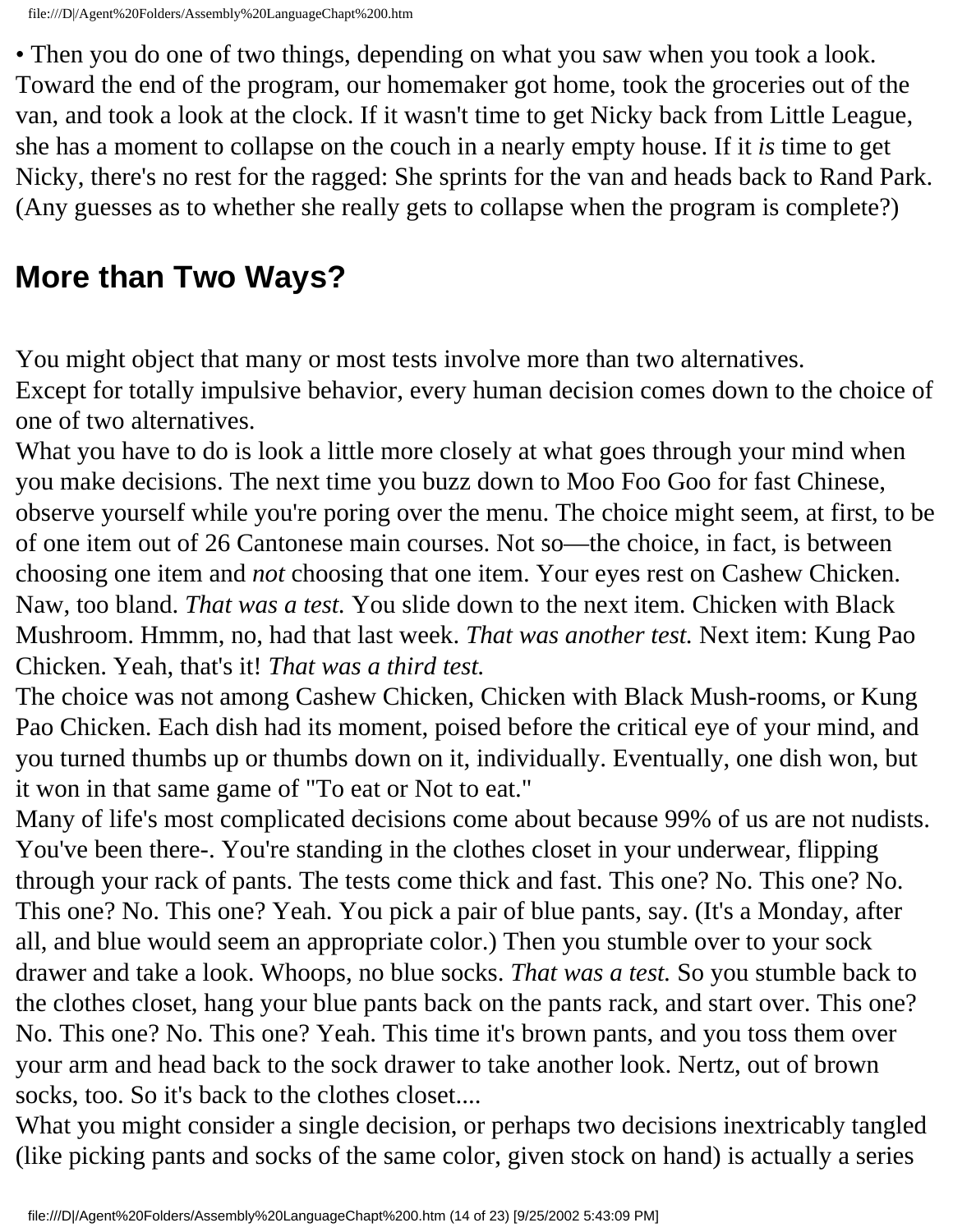of small decisions, always binary in nature: Pick 'em or don't pick'em. Find 'em or don't find 'em. The Monday morning episode in the clothes closet is a good analog of a programming structure called a *loop.* You keep doing a series of things until you get it right, and then you stop. (Assuming you're not the kind of guy who wears blue socks with brown pants.) But whether you get everything right always comes down to a sequence of simple, either/or decisions.

#### **Computers Think Like Us**

I can almost hear what you're thinking: "Sure, it's a computer book, and he's trying to get me to think like a computer." Not at all. Computers think like *us.*

We designed them; how else could they think? No, what I'm trying to do is get you to take a long hard look at how *you* think. We run on automatic for so much of our lives that we literally do most of our thinking without really thinking about it.

The very best model for the logic of a computer program is the very same logic we use to plan and manage our daily affairs. No matter what we do, it comes down to a matter of confronting two alternatives and picking one. What we might think of as a single large and complicated decision is nothing more than a messy tangle of many smaller decisions. The skill of looking at a complex decision and seeing all the little decisions in its tummy will serve you well in learning how to program. Observe yourself the next time you have to decide something. Count up the little decisions that make up the big one. You'll be surprised.

And, surprise! You'll be a programmer.

## **0.2 Had This Been the Real Thing...**

Do not be alarmed. What you have just experienced was a metaphor. It was not the real thing. (The real thing comes later.)

I'll be using metaphors a lot in this book. A metaphor is a loose comparison drawn between something familiar (like a Saturday morning laundry list) and something unfamiliar (like a computer program.) The idea is to anchor the unfamiliar in the terms of the familiar, so that when I begin tossing facts at you you'll have someplace comfortable to lay them down. The facts don't start until Chapter 1. (That's why I call this Chapter 0: Metaphors only, please.)

The most important thing for you to do right now is keep an open mind. If you know a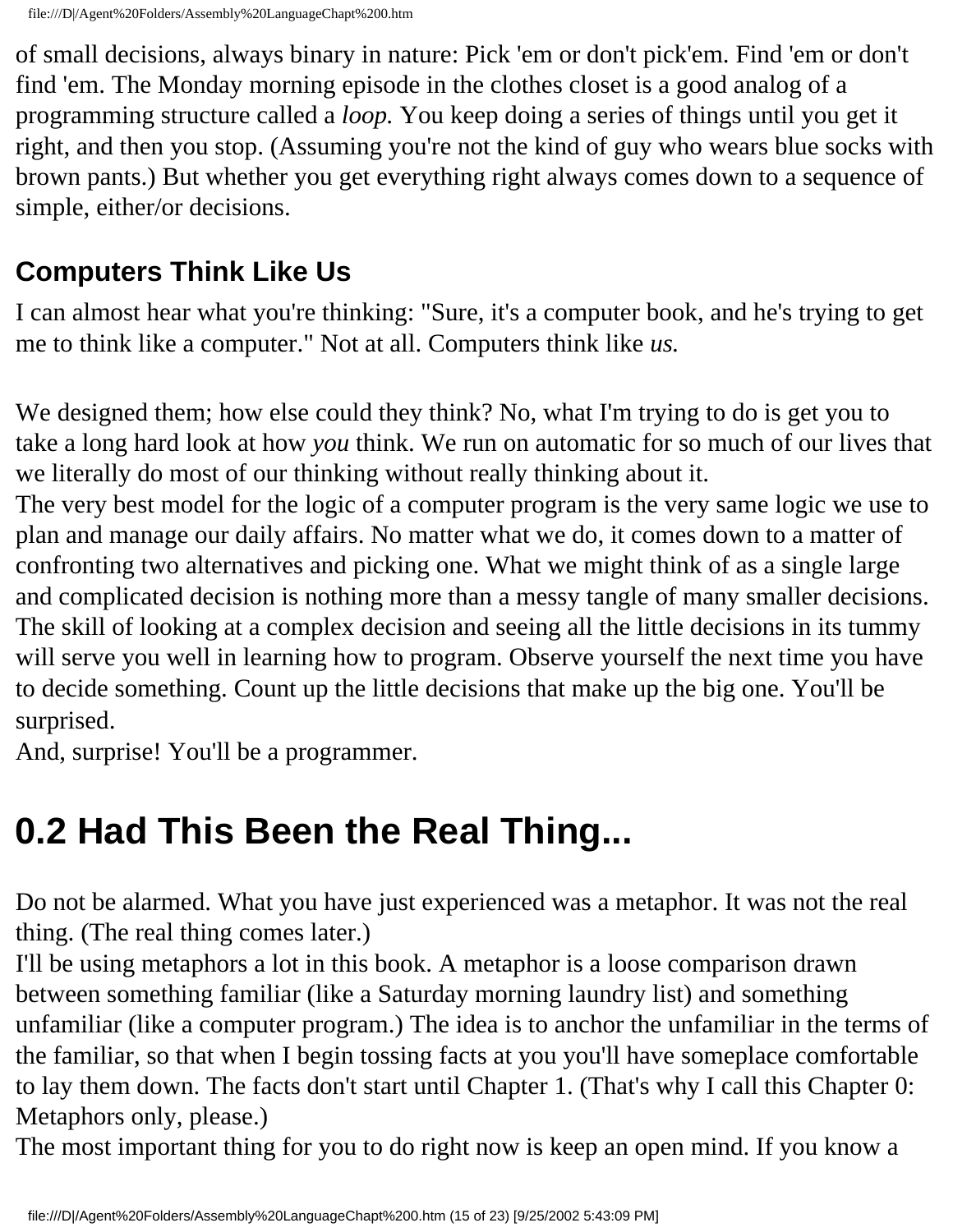little bit about computers or programming, don't pick nits. Yes, there are important differences between a homemaker following a scribbled laundry list and a computer executing a program. I'll mention those differences all in good time. For now, it's still Chapter 0. Take these initial metaphors on their own terms. Later on, they'll help a lot.

### **0.3 Do Not Pass GO**

"There's a reason *bored* and *board* are homonyms," said my best friend Art one evening, as we sat (two super-sophisticated twelve-year-olds) playing some game in his basement. (He may have been unhappy because he was losing.) Was it Mille Bornes? Or Stratego? Or Monopoly? Or something else entirely? I confess I don't remember. I simply recall hopping some little piece of plastic shaped like a pregnant bowling pin up and down a series of colored squares that told me to do dumb things like go back two spaces or put \$100 in the pot or nuke Outer Mongolia.

Outer Mongolia notwithstanding, there are strong parallels to be drawn between that peculiar American obsession, the board game, and assembly-language programming. First of all, everything we said before still holds: Board games, by and large, consist of a progression of steps and tests. In some games, like Trivial Pursuit, *every* step on the board is a test: To see if you can answer, or not answer, a question on a card. In other board games, each little square on the board contains some sort of instruction: Lose One Turn; Go Back Two Squares; Take a Card from Community Chest; and, of course, Go to Jail. Certain board games made for some lively arguments between Art and me (it was that or be bored, as it were) concerning what it meant to Go Forward or Backward Five Steps. It seemed to me that you should count the square you were already on. Art, traditionalist always, thought you should start counting with the first step in the direction you had to go. This made a difference in the game, of course. (I conveniently forgot to press my point when doing so would land me on something like Park Place with fifteen of Art's hotels on it...)

#### **The Game of Big Bux**

To avoid getting in serious trouble, I have invented my own board game to continue with this particular metaphor. In the sense that art mirrors life, the Game of Big Bux mirrors life in Silicon Valley, where money seems to be spontaneously created (generally in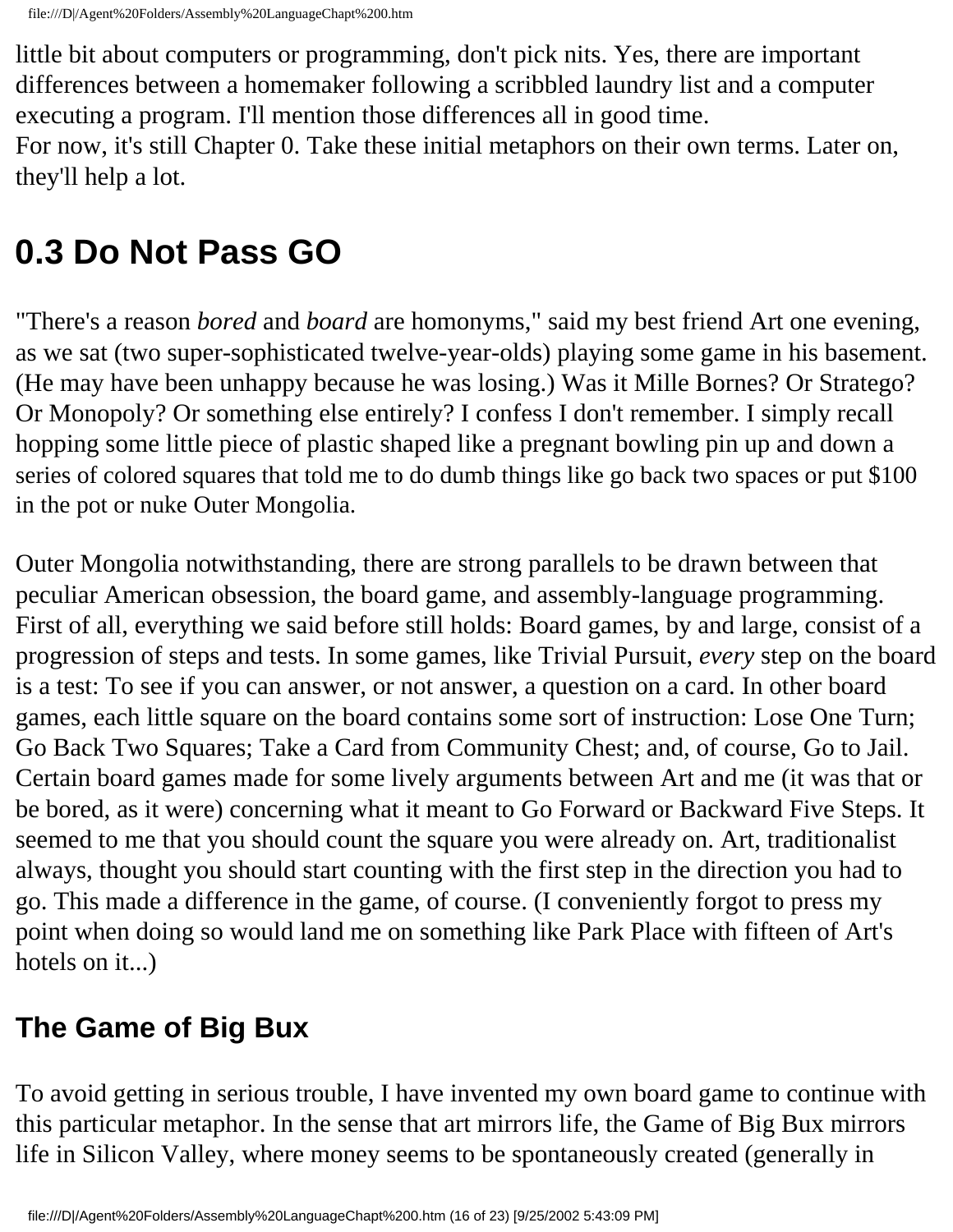somebody else's pocket) and the three big Money Black Holes are fast cars, California real estate, and messy divorces.

A portion of the Big Bux game board is shown on the following page. The line of rectangles on the left side of the page continues all the way around the board. In the middle of the board are cubbyholes to store your play money and game pieces; stacks of cards to be read occasionally; and short "detours" with names like Messy Divorce and Start a Business, which are brief sequences of the same sort of action rectangles as those forming the path around the edge of the board.

Unlike many board games, you don't throw dice to determine how many steps around the board you take. Big Bux requires that you move *one* step forward on each turn, *unless* the square you land on instructs you to move forward or backward or go somewhere else, like through a detour. This makes for a considerably less random game. In fact, Big Bux is a pretty deterministic game, meaning that whether you win or lose is far less important than just going through the ringer and coming out the other side. (Again, this mirrors Silicon Valley, where you come out either bankrupt or ready to flee to Peoria and open a hardware store. That *other kind* of hardware.)

There is some math involved. You start out with one house, a cheap car, and \$50,000 in cash. You can buy CDs at a given interest rate, payable each time you make it once around the board. You can invest in stocks and other securities whose value is determined by a changeable index in economic indicators, which fluctuates based on cards chosen from the stack called

Fickle Finger of Fate. You can sell cars on a secondary market, buy and sell houses, and wheel and deal with the other players. Each time you make it once around the board you have to recalculate your net worth. All of this involves some addition, subtraction, multiplication, and division, but there's no math more complex than compound interest. Most of Big Bux involves nothing more than taking a step and following the instructions at each step. Is this starting to sound familiar?

#### **Playing Big Bux**

At one corner of the Big Bux board is the legend Move In, since that's how people start life in California—no one is actually *born* there. Once you're moved in, you begin working your way around the board, square by square, following the instructions in the squares.

Some of the squares simply tell you to do something, like *Buy condo in Palo Alto for 5% down.* Many of the squares involve a test of some kind. For example, one square reads: *Is your job boring? (Prosperity Index 0.3 but less than 4.0) If not, jump ahead 3 squares.*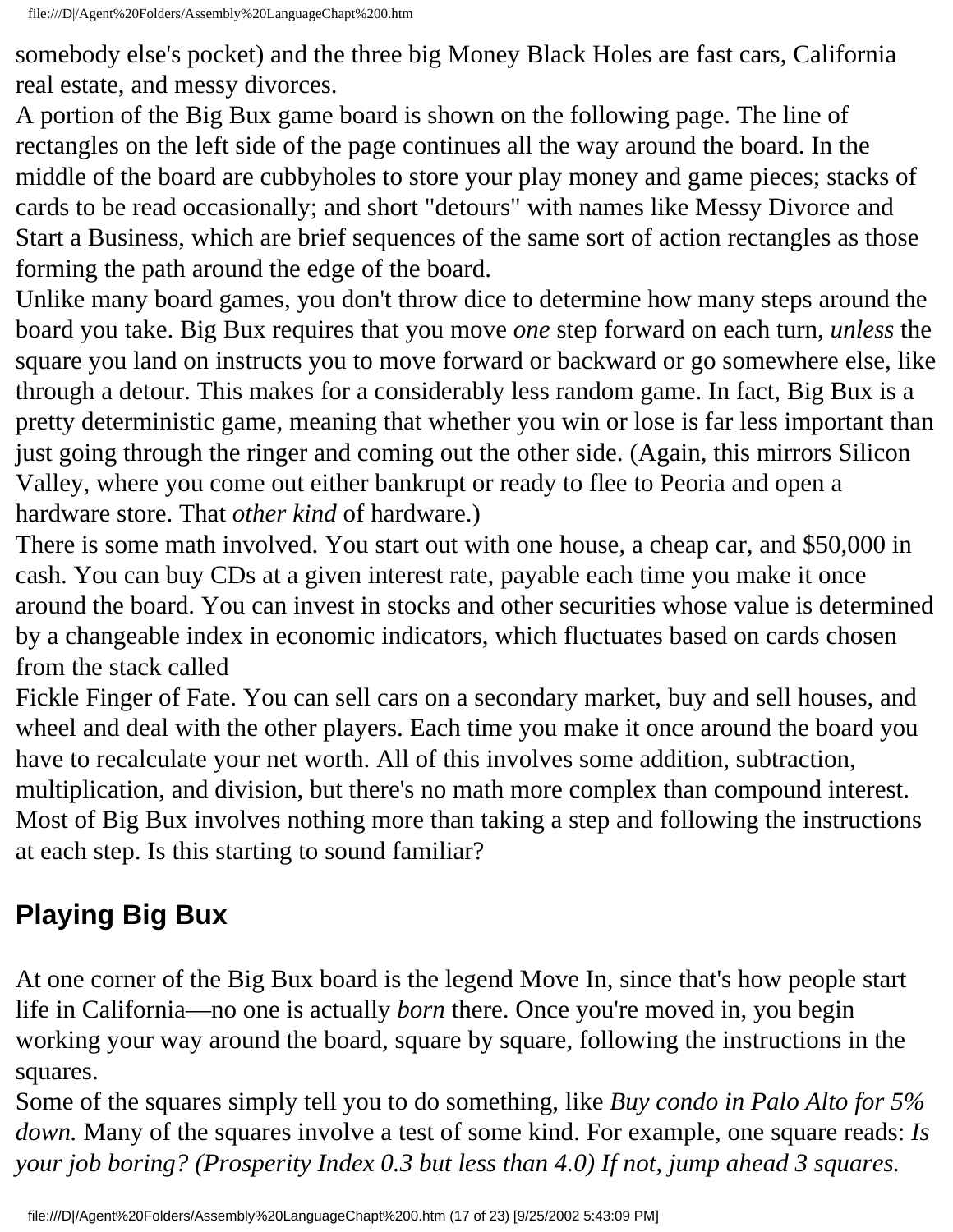The test is actually to see if the Prosperity Index has a value between 0.3 and 4.0. Any value outside those bounds (i.e., runaway prosperity or Four Horsemen class recession) are defined as Interesting Times, and cause a jump ahead by three squares. You always move one step forward at each turn, unless the square you land on directs you to do something else, like jump forward three squares or jump back five squares. The notion of taking a detour is an interesting one. Two detours are shown in the portion of the board I've provided. Taking a detour means leaving the main run around the edge of the game board and stepping through a series of squares elsewhere on the board. The detours involve some specific process; i.e., starting a business or getting divorced. You can work through a detour, step by step, until you hit the bottom. At that point you simply pick up your journey around the board right where you left it. You may also find that one of the squares in the detour instructs you to go back to where you came from. Depending on the logic of the game (and your luck and finances) you may completely run through a detour, or get thrown out somewhere in the middle.

Also note that you can take a detour from within a detour. If you detour through Start a Business and your business goes bankrupt, you leave Start a Business temporarily and detour through Messy Divorce. Once you leave Messy Divorce you return to where you left Start a Business. Ultimately, you also leave Start a Business and return to wherever it was you were when you took the detour.

The same detour (for example, Start a Business) can be taken from any of several different places along the game board.

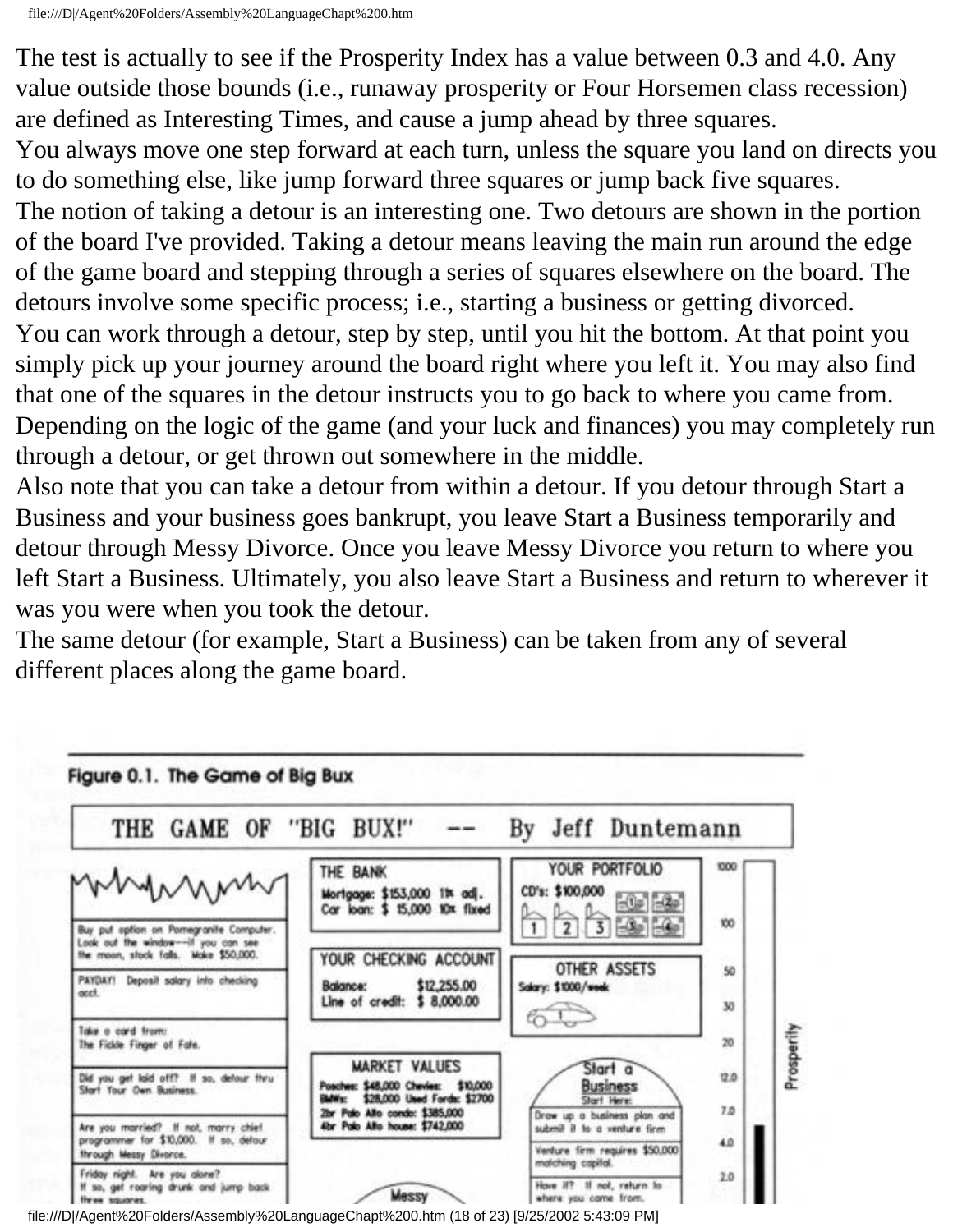

#### **Assembly Language Programming as a Board Game**

Now that you're thinking in terms of board games, take a look at Figure 0.2. What I've drawn is actually a fair approximation of assembly language as it was used on some of our simpler microprocessors about ten or twelve years ago. The **PROGRAM INSTRUCTIONS** column is the main path around the edge of the board, of which only a portion can be shown here. This is the assembly language computer program, the actual

series of steps and tests that, when executed, causes the computer to do something useful. Setting up this series of program instructions is what programming in assembly language actually is.

Everything else is odds and ends in the middle of the board that serve the game in progress. You're probably noticing (perhaps with sagging spirits) that there are a *lot* of numbers involved. (They're weird numbers, too—what, for example, does "**004B**" mean?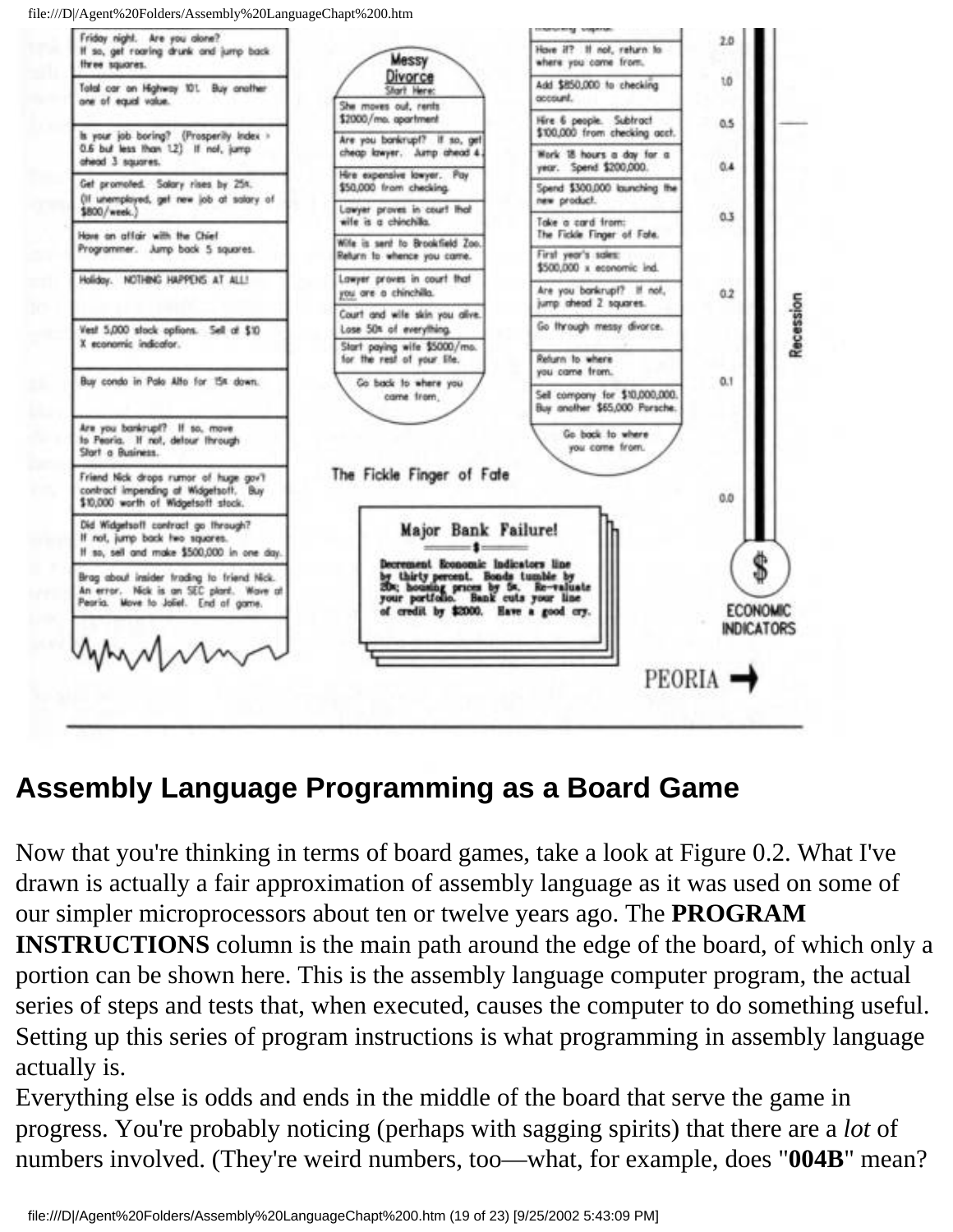I'll deal with that issue in *Chapter 2: Alien Bases)* I'm sorry, but that's simply the way the game is played. Assembly language, at the innermost level, is nothing *but* numbers, and if you hate numbers the way most people hate anchovies, you're going to have a rough time of it.

I should caution you that the Game of Assembly Language represents no real computer processor like the 8088. Also, I've made the names of instructions more clearly understandable than the names of the instructions in 86 assembly language. In the real world, instruction names are typically things like **STOSB, DAA, BVC, SBB,** and other crypticisms that cannot be understood without considerable explanation. We're easing into this stuff sidewise, and in this chapter I have to sugar-coat certain things a little to draw the metaphors clearly.

#### **Code and Data**

Like most board games (including Big Bux), the assembly language board game consists of two broad categories of elements: Game steps and places to store things. The "game steps" are the steps and tests I've been speaking of all along. The places to store things are just that: The cubbyholes into which you can place numbers, with the confidence that those numbers will remain where you put them until you take them out or change them somehow.

In programming terms, the game steps are called *code,* and the numbers in their cubbyholes (as distinct from the cubbyholes themselves) are called *data.* The cubbyholes themselves are usually called *storage.*

The Game of Big Bux works the same way. Look back to Figure 0.1 and note that in the **Start a Business** detour, there is an instruction that reads **Add \$850,000 to checking account.** The checking account is one of several different kinds of storage in this game, and money values are a type of data. It's no different conceptually from an instruction in the Game of Assembly Language that reads **AJDLJ 5 to Register A**. An **ADD**  instruction in the code alters a data value stored in a cubbyhole named Register **A**. Code and data are two very different kinds of critters, but they interact in ways that make the game interesting. The code includes steps that place data into storage **(MOVE**  instructions) and steps that alter data that is already in storage **(INCREMENT and DECREMENT** instructions.) Most of the time you'll think of code as being the master of data, in that the code writes data values into storage. Data does influence code as well, however. Among the tests that the code makes are tests that examine data in storage **(COMPARE** instructions). If a given data value exists in storage, the code may do one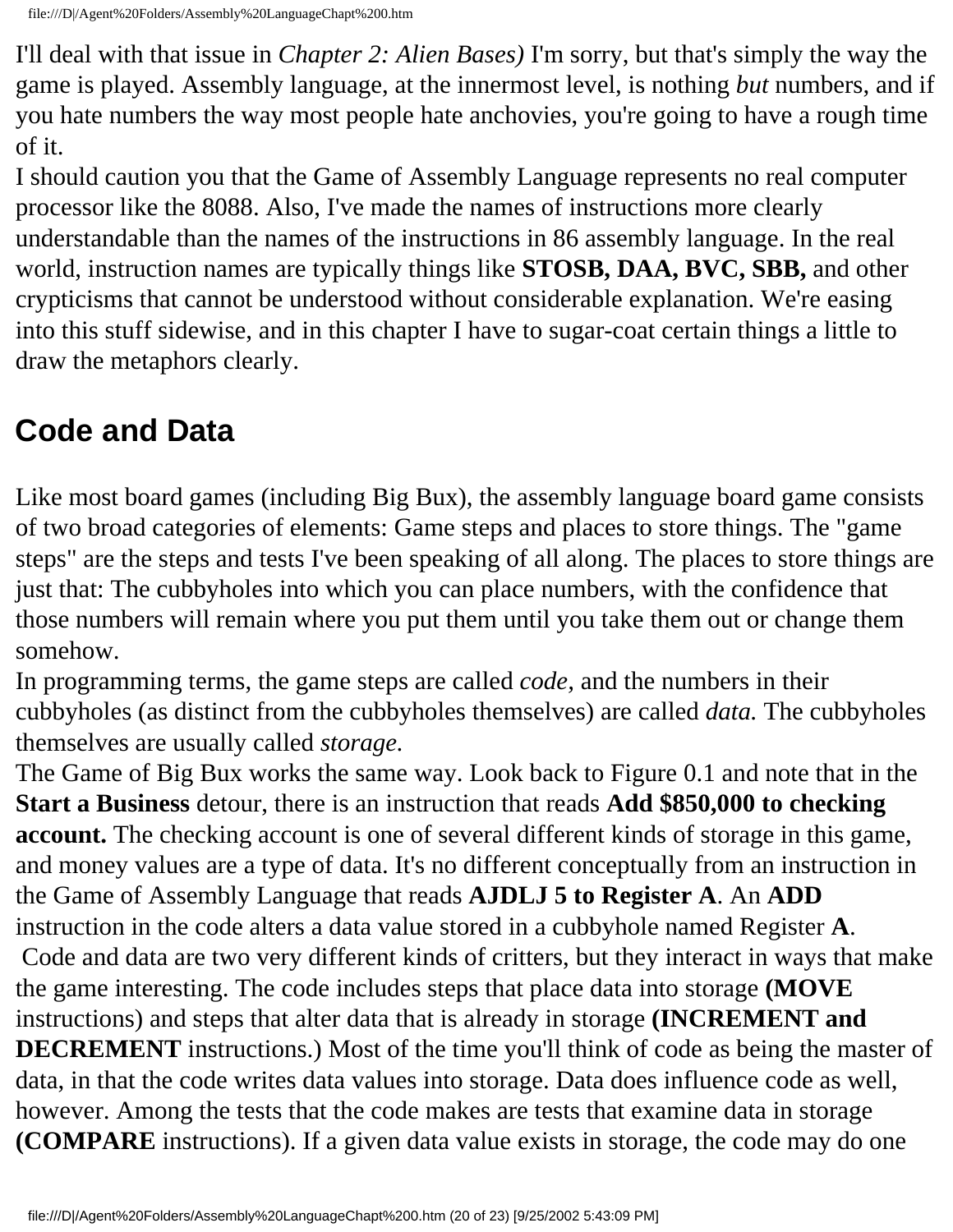thing; if that value does not exist in storage, the code will do something else, as in the **JUMP BACK and JUMP AHEAD** instructions.

The short block of instructions marked **PROCEDURE** is a detour off the main stream of instructions. At any point in the program you can duck out into the procedure, perform its steps and tests, and then return to the very place from which you left. This allows a sequence of steps and tests that is generally useful and used frequently to exist in only one place rather than exist as a separate copy everywhere it is needed.

Figure 0.2 The Game of Assembly Language

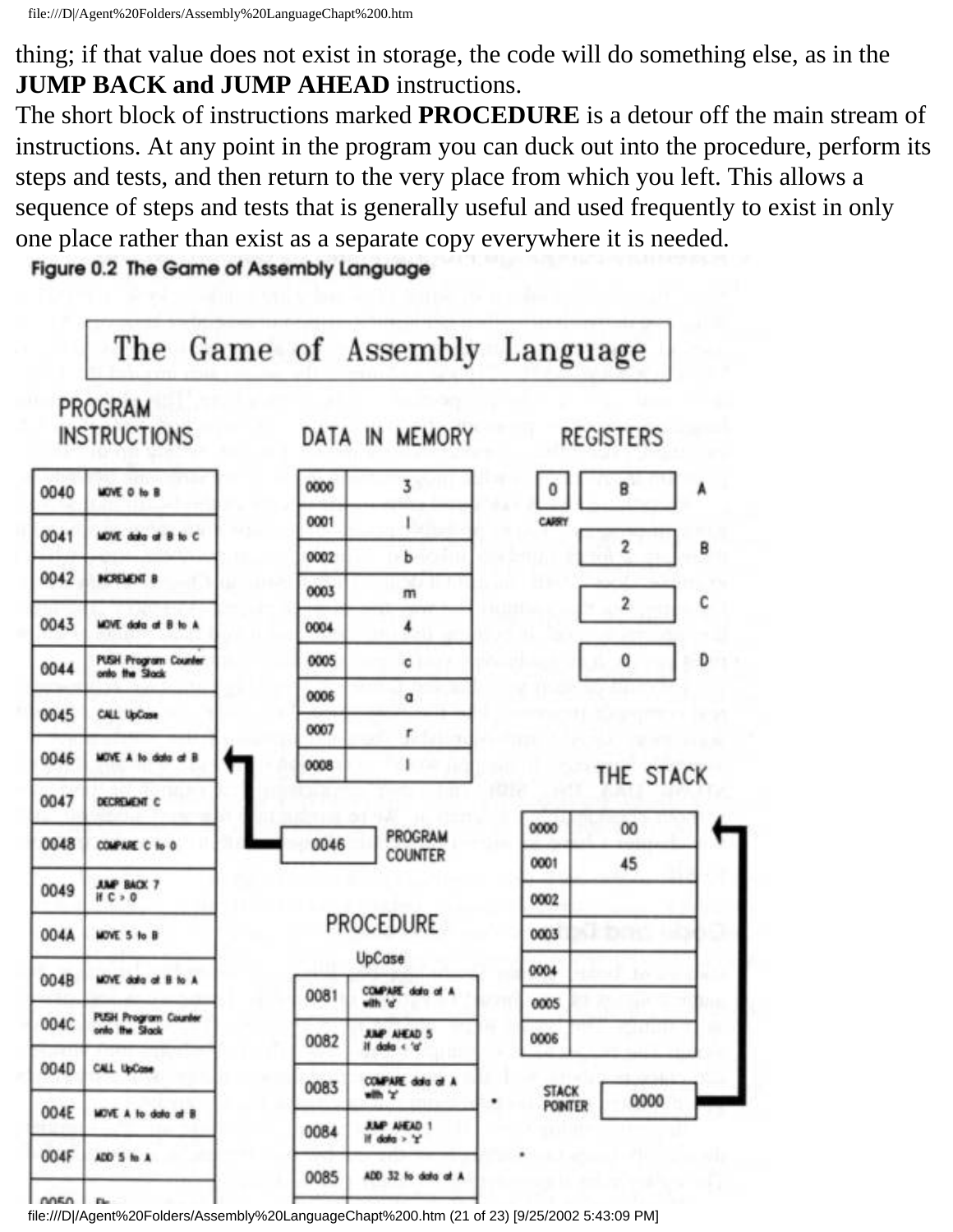|             |      | 0085                | ADD 32 to data at A |
|-------------|------|---------------------|---------------------|
|             |      |                     |                     |
| 0050<br>Ele | 0086 | POP program counter |                     |
|             |      |                     |                     |
| 0051        |      |                     |                     |

#### **Addresses**

Another critical concept lies in the funny numbers at the left side of the program step locations and data locations. Each number is unique, in that a location tagged with that number appears only once inside the computer. This location is called an *address.* Data is stored and retrieved by specifying the data's address in the machine. Procedures are called by specifying the address at which they begin.

The little box (which is also a storage location) marked **PROGRAM COUNTER** keeps the address of the next instruction to be performed. The number inside the program counter is increased by one (we say, "incremented") each time an instruction is performed *unless the instruction tells the program counter to do something else.* Notice the **JUMP BACK** 7 instruction at address **0049**. When this instruction is performed, the program counter will back up by seven counts. This is analogous to the "go back three spaces" concept in most board games.

#### **Metaphor Check!**

That's about as much explanation of the Game of Assembly Language as I'm going to offer for now. This is still Chapter 0, and we're still in metaphor territory. People who have had some exposure to computers will recognize and understand more of what Figure 0.2 is doing. (There's a real, traceable program going on in there—I dare you to figure out what it does—and how!) People with no exposure to computer innards at all shouldn't feel left behind for being utterly lost. I created the Game of Assembly Language solely to put across the following points:

• *The individual steps are very simple.* One single instruction rarely does more than move a single byte from one storage cubbyhole to another, or compare the value contained in one storage cubbyhole to a value contained in another. This is good news, because it allows you to concentrate on the simple task accomplished by a single instruction without being overwhelmed by complexity. The bad news, however, is that...

• *It takes a lot of steps to do anything useful.* You can often write a useful program in Pascal or BASIC in five or six lines. A useful assembly language program cannot be implemented in fewer than about fifty lines, and anything challenging takes hundreds or